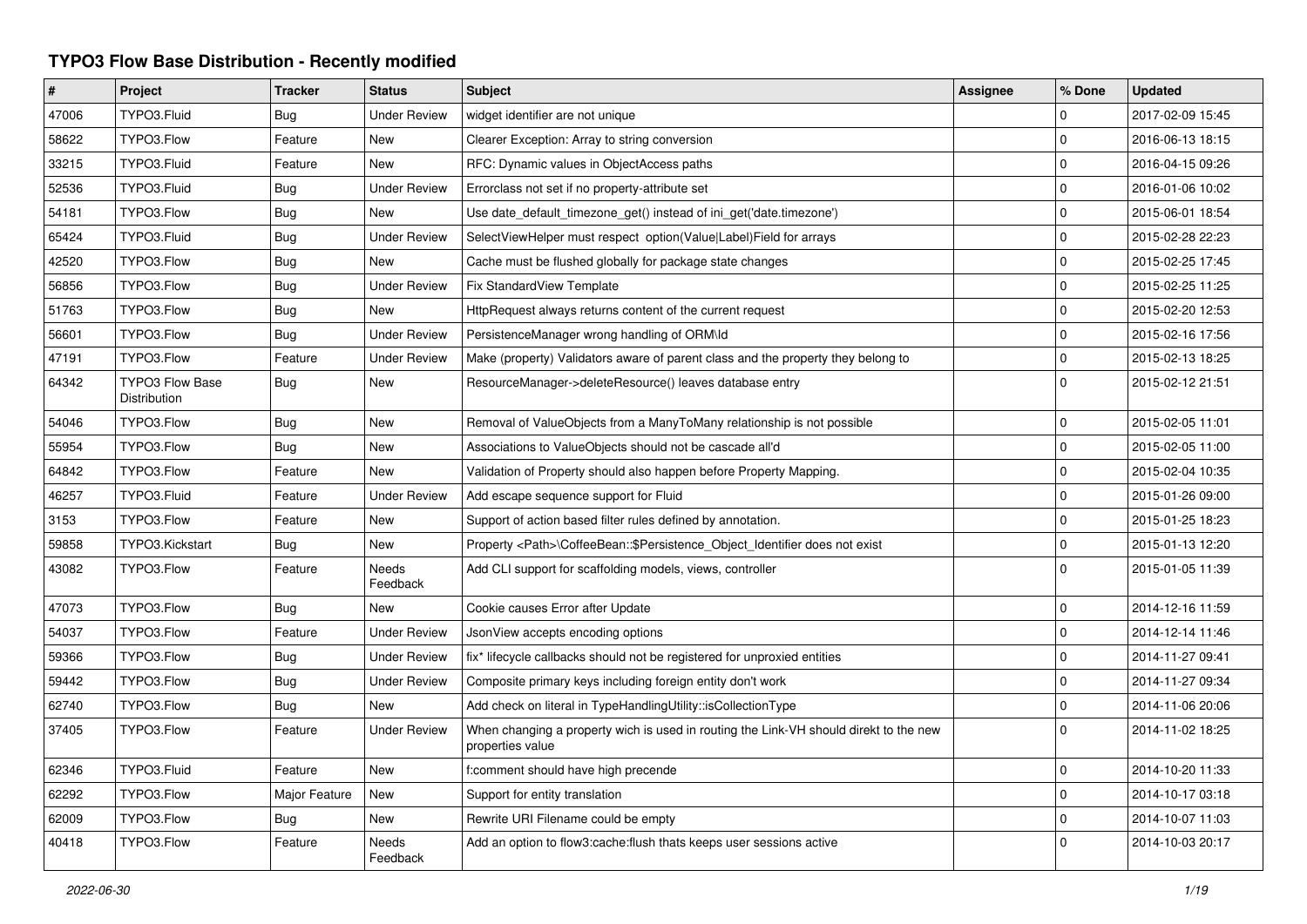| $\vert$ # | Project                                | <b>Tracker</b> | <b>Status</b>       | Subject                                                                                             | <b>Assignee</b> | % Done      | <b>Updated</b>   |
|-----------|----------------------------------------|----------------|---------------------|-----------------------------------------------------------------------------------------------------|-----------------|-------------|------------------|
| 49011     | TYPO3.Flow                             | <b>Bug</b>     | <b>Under Review</b> | Support executing TYPO3.Flow inside a PHAR                                                          |                 | $\mathbf 0$ | 2014-10-03 15:21 |
| 44684     | <b>TYPO3 Flow Base</b><br>Distribution | Bug            | New                 | Authorization header redirect in .htaccess strips the Basic-prefix                                  |                 | $\Omega$    | 2014-09-16 23:41 |
| 50888     | TYPO3.Fluid                            | Bug            | <b>Under Review</b> | WSOD by changing name of section and if Fluid caches are generated                                  |                 | $\mathbf 0$ | 2014-08-26 15:52 |
| 61043     | TYPO3.Flow                             | Task           | <b>New</b>          | Rename ClassSchema to ModelSchema                                                                   |                 | $\mathbf 0$ | 2014-08-18 23:20 |
| 60856     | TYPO3.Fluid                            | <b>Bug</b>     | New                 | Target attribute not supported by the form viewhelper                                               |                 | $\mathbf 0$ | 2014-08-08 13:14 |
| 44234     | TYPO3.Fluid                            | <b>Bug</b>     | <b>Under Review</b> | selectViewHelper's sorting does not respect locale collation                                        |                 | $\mathbf 0$ | 2014-07-31 17:15 |
| 60271     | TYPO3.Fluid                            | Feature        | New                 | Paginate viewhelper, should also support arrays                                                     |                 | $\mathbf 0$ | 2014-07-11 13:19 |
| 60181     | TYPO3.Fluid                            | Feature        | New                 | Caching mechanism for Fluid Views/Templates                                                         |                 | $\mathbf 0$ | 2014-07-08 13:18 |
| 60095     | TYPO3.Flow                             | Feature        | <b>Under Review</b> | LockManager's LockHoldingStackPage should be configurable                                           |                 | $\mathbf 0$ | 2014-07-07 11:15 |
| 60003     | TYPO3.Fluid                            | Feature        | <b>New</b>          | Add required-Attribute to f:form.password                                                           |                 | $\mathbf 0$ | 2014-06-30 16:53 |
| 59878     | TYPO3.Flow                             | <b>Bug</b>     | New                 | TYPO3\Flow\Core\Booting\Exception\SubProcessException thrown in file Scripts.php                    |                 | $\mathbf 0$ | 2014-06-25 15:29 |
| 58996     | TYPO3.Flow                             | Bug            | New                 | ResourceManager adding to persistence                                                               |                 | $\mathbf 0$ | 2014-06-25 14:38 |
| 59747     | TYPO3.Flow                             | Bug            | New                 | TYPO3\Flow\Error\Exception thrown in file ErrorHandler.php                                          |                 | $\mathbf 0$ | 2014-06-20 21:28 |
| 59023     | TYPO3.Flow                             | <b>Bug</b>     | New                 | BooleanConverter should not convert empty values to boolean                                         |                 | $\mathbf 0$ | 2014-06-10 14:04 |
| 59357     | TYPO3.Flow                             | Bug            | New                 | Using the PackageManager directly instead of the Interface results in unexpected<br>behavior        |                 | $\Omega$    | 2014-06-05 14:34 |
| 59322     | TYPO3.Flow                             | Bug            | <b>New</b>          | Mssing field exception should show missing migrations as well                                       |                 | $\mathbf 0$ | 2014-06-04 06:47 |
| 59244     | TYPO3.Flow                             | Feature        | New                 | Message or Container needs context                                                                  |                 | $\mathbf 0$ | 2014-05-31 11:47 |
| 59140     | TYPO3.Flow                             | <b>Bug</b>     | New                 | TYPO3\Flow\Error\Exception thrown in file ErrorHandler.php                                          |                 | $\mathbf 0$ | 2014-05-27 15:51 |
| 38980     | TYPO3.Flow                             | Bug            | New                 | ActionController: behavior of required arguments is not consistent                                  |                 | $\mathbf 0$ | 2014-05-27 14:14 |
| 59084     | TYPO3.Flow                             | Bug            | New                 | if 403 Exception show reason                                                                        |                 | $\mathbf 0$ | 2014-05-24 18:20 |
| 59049     | TYPO3.Flow                             | <b>Bug</b>     | New                 | TYPO3\Flow\Error\Exception thrown in file ErrorHandler.php                                          |                 | $\mathbf 0$ | 2014-05-22 23:34 |
| 59019     | <b>TYPO3 Flow Base</b><br>Distribution | Suggestion     | New                 | Add marker for lazyloaded properties to \TYPO3\Flow\var_dump                                        |                 | $\Omega$    | 2014-05-22 10:15 |
| 58983     | TYPO3.Fluid                            | <b>Bug</b>     | New                 | format.date does not respect linebreaks and throws exception                                        |                 | $\mathbf 0$ | 2014-05-21 10:00 |
| 58976     | <b>TYPO3 Flow Base</b><br>Distribution | Bug            | New                 | debug_backtrace                                                                                     |                 | $\Omega$    | 2014-05-21 01:07 |
| 53177     | TYPO3.Flow                             | Feature        | New                 | entity resource policy value support for `this`                                                     |                 | 0           | 2014-05-20 09:22 |
| 58921     | TYPO3.Fluid                            | Bug            | New                 | f:form.* VHs crash if NOT inside f:form but followed by f:form                                      |                 | $\mathsf 0$ | 2014-05-19 15:29 |
| 58927     | TYPO3.Flow                             | Bug            | New                 | Overlapping ressouce definitions in Policy.yaml resolved incorrectly                                |                 | $\mathbf 0$ | 2014-05-19 15:19 |
| 58894     | TYPO3.Flow                             | <b>Bug</b>     | New                 | MySQL max key length exceeded during Neos setup                                                     |                 | $\mathbf 0$ | 2014-05-17 22:37 |
| 58852     | TYPO3.Flow                             | <b>Bug</b>     | New                 | TYPO3\Flow\Security\Exception\AccessDeniedException should clarify which action<br>fails to execute |                 | $\mathbf 0$ | 2014-05-16 09:36 |
| 44891     | TYPO3.Flow                             | Feature        | New                 | Routes should be able to enforce http/https protocol                                                |                 | $\mathsf 0$ | 2014-05-14 19:55 |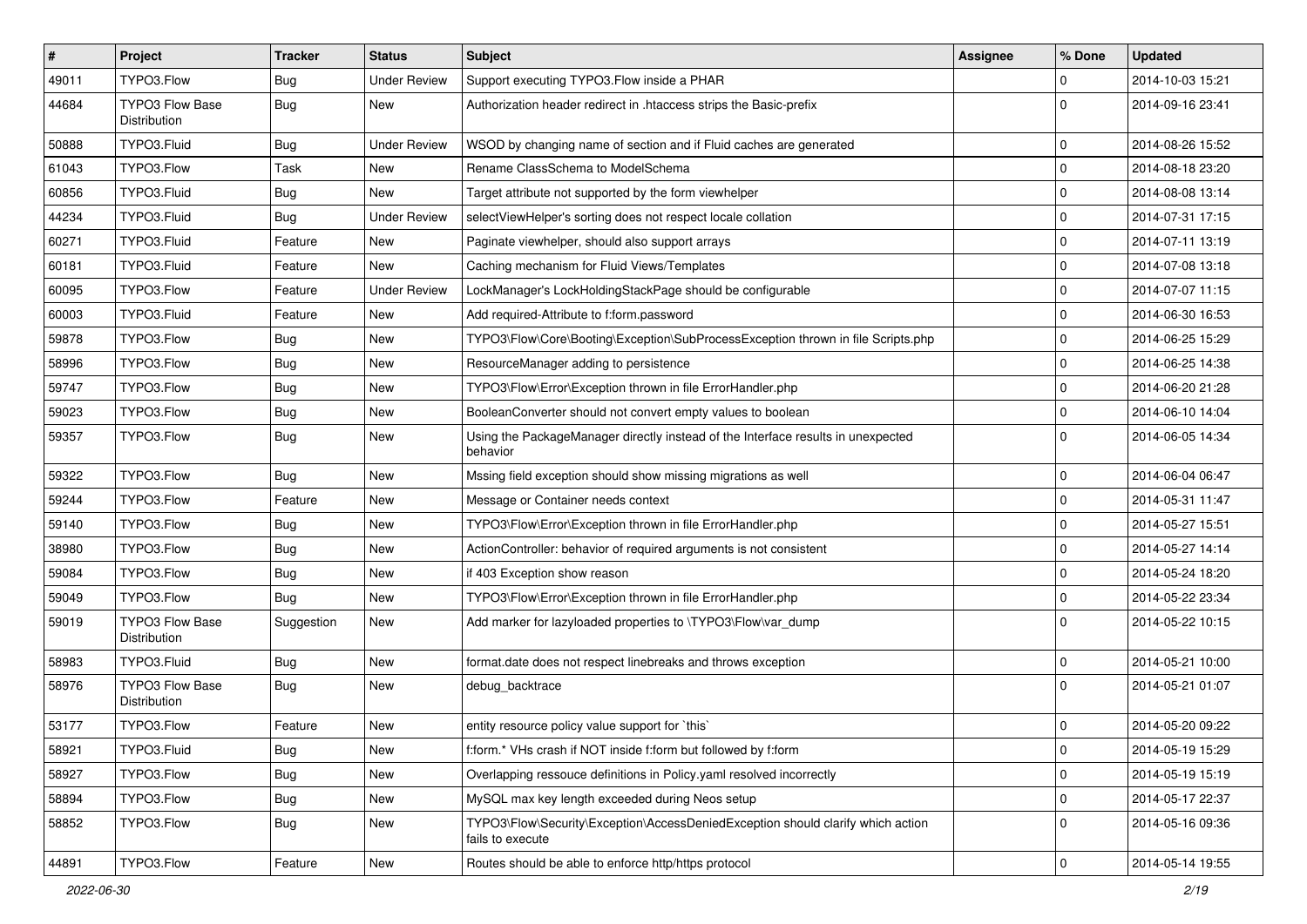| #     | Project                                | <b>Tracker</b> | <b>Status</b>       | Subject                                                                                            | <b>Assignee</b> | % Done         | <b>Updated</b>   |
|-------|----------------------------------------|----------------|---------------------|----------------------------------------------------------------------------------------------------|-----------------|----------------|------------------|
| 58744 | TYPO3.Flow                             | Bug            | <b>New</b>          | Can not split configuration in settings yaml                                                       |                 | 0              | 2014-05-14 12:06 |
| 58408 | TYPO3.Flow                             | Task           | <b>New</b>          | Disable manualy persisting                                                                         |                 | $\Omega$       | 2014-05-02 10:58 |
| 57450 | TYPO3.Flow                             | Bug            | New                 | International E-Mail addresses (umlauts, etc.) are not validated correctly                         |                 | $\overline{0}$ | 2014-04-30 14:58 |
| 58184 | TYPO3.Flow                             | Major Feature  | New                 | HTTP request argument building for different use cases                                             |                 | $\Omega$       | 2014-04-25 11:30 |
| 58153 | TYPO3.Flow                             | Bug            | <b>New</b>          | Session - Scope, Property with interface annotation fails at wakeup                                |                 | $\Omega$       | 2014-04-24 12:46 |
| 33055 | TYPO3.Flow                             | Bug            | New                 | AccessDeniedException instead of WebRedirect                                                       |                 | $\Omega$       | 2014-04-17 15:54 |
| 57972 | TYPO3.Flow                             | Bug            | <b>New</b>          | Missing @ManyToOne in example for resource                                                         |                 | $\Omega$       | 2014-04-16 06:32 |
| 57885 | TYPO3.Fluid                            | Bug            | New                 | Inputs are cleared from a second form if the first form produced a vallidation error               |                 | 0              | 2014-04-14 00:00 |
| 57815 | TYPO3.Flow                             | Bug            | New                 | Invalid resources are saved in the persistent resources folder                                     |                 | $\Omega$       | 2014-04-10 22:02 |
| 57796 | TYPO3.Flow                             | Bug            | <b>New</b>          | XLIFF Fails if $id == node data$                                                                   |                 | $\Omega$       | 2014-04-09 21:43 |
| 56602 | TYPO3.Flow                             | Major Feature  | <b>New</b>          | Handling Of Multi Identity Entities                                                                |                 | $\Omega$       | 2014-04-09 13:10 |
| 56573 | TYPO3.Flow                             | Bug            | <b>New</b>          | Converting by Flow\Identity                                                                        |                 | $\overline{0}$ | 2014-04-09 13:10 |
| 57763 | TYPO3.Flow                             | Feature        | New                 | Allow controller / package / action as params in<br>\TYPO3\Fluid\ViewHelpers\Form\ButtonViewHelper |                 | $\Omega$       | 2014-04-09 12:43 |
| 56556 | TYPO3.Flow                             | Feature        | <b>New</b>          | support hasProperty and isProperty                                                                 |                 | $\Omega$       | 2014-04-08 00:34 |
| 57374 | TYPO3.Flow                             | <b>Bug</b>     | New                 | Persisted entities saved in session are not resolved                                               |                 | 0              | 2014-04-03 09:43 |
| 57541 | TYPO3.Flow                             | Bug            | <b>Under Review</b> | Content Security: operands work intrinsically differently in Rewrite and Manual check              |                 | $\mathbf 0$    | 2014-04-03 09:06 |
| 55199 | TYPO3.Flow                             | Feature        | <b>New</b>          | Avoid Buffering of Shell output                                                                    |                 | $\Omega$       | 2014-03-31 12:34 |
| 57437 | TYPO3.Flow                             | <b>Bug</b>     | New                 | Composer package replacement is not supported                                                      |                 | $\Omega$       | 2014-03-30 23:12 |
| 40064 | TYPO3.Fluid                            | Bug            | <b>New</b>          | Multiselect is not getting persisted                                                               |                 | $\Omega$       | 2014-03-27 22:12 |
| 56744 | TYPO3.Flow                             | Feature        | New                 | stay logged in                                                                                     |                 | $\mathbf 0$    | 2014-03-27 12:17 |
| 49756 | TYPO3.Fluid                            | Feature        | <b>Under Review</b> | Select values by array key in checkbox viewhelper                                                  |                 | $\Omega$       | 2014-03-25 02:40 |
| 56544 | TYPO3.Flow                             | Bug            | <b>New</b>          | FLOW Exception on tar package inclusion via composer                                               |                 | $\mathbf 0$    | 2014-03-20 14:38 |
| 56916 | TYPO3.Flow                             | Feature        | <b>New</b>          | Support PATCH request method as of RFC5789                                                         |                 | $\Omega$       | 2014-03-14 16:50 |
| 56859 | <b>TYPO3 Flow Base</b><br>Distribution | Bug            | New                 | PHP Warning: TYPO3 Flow Error Exception.php not present in Data/Temporary                          |                 | $\Omega$       | 2014-03-13 10:30 |
| 1907  | TYPO3.Fluid                            | Feature        | <b>New</b>          | Default values for view helpers based on context                                                   |                 | $\Omega$       | 2014-03-10 17:53 |
| 56555 | TYPO3.Kickstart                        | Bug            | <b>New</b>          | Kickstart creates wrong labels in New.html                                                         |                 | $\Omega$       | 2014-03-04 21:33 |
| 56486 | TYPO3.Flow                             | Feature        | New                 | Optimize the ObjectManager for performance                                                         |                 | 0              | 2014-03-04 17:33 |
| 56036 | TYPO3.Flow                             | Feature        | New                 | Optimize autoloading                                                                               |                 | 0              | 2014-03-03 11:15 |
| 55957 | TYPO3.Flow                             | Task           | New                 | RFC: Optimize AOP proxies                                                                          |                 | 0              | 2014-02-28 14:44 |
| 56237 | TYPO3.Fluid                            | Task           | New                 | in-line (Condition) View Helpers should not evaluate on parsing                                    |                 | 0              | 2014-02-24 13:47 |
| 33258 | TYPO3.Flow                             | Major Feature  | Accepted            | Implement support for Assetic                                                                      |                 | 0              | 2014-02-24 08:05 |
| 50901 | TYPO3.Flow                             | Feature        | New                 | @IgnoreValidation also for class fields                                                            |                 | 0              | 2014-02-21 10:01 |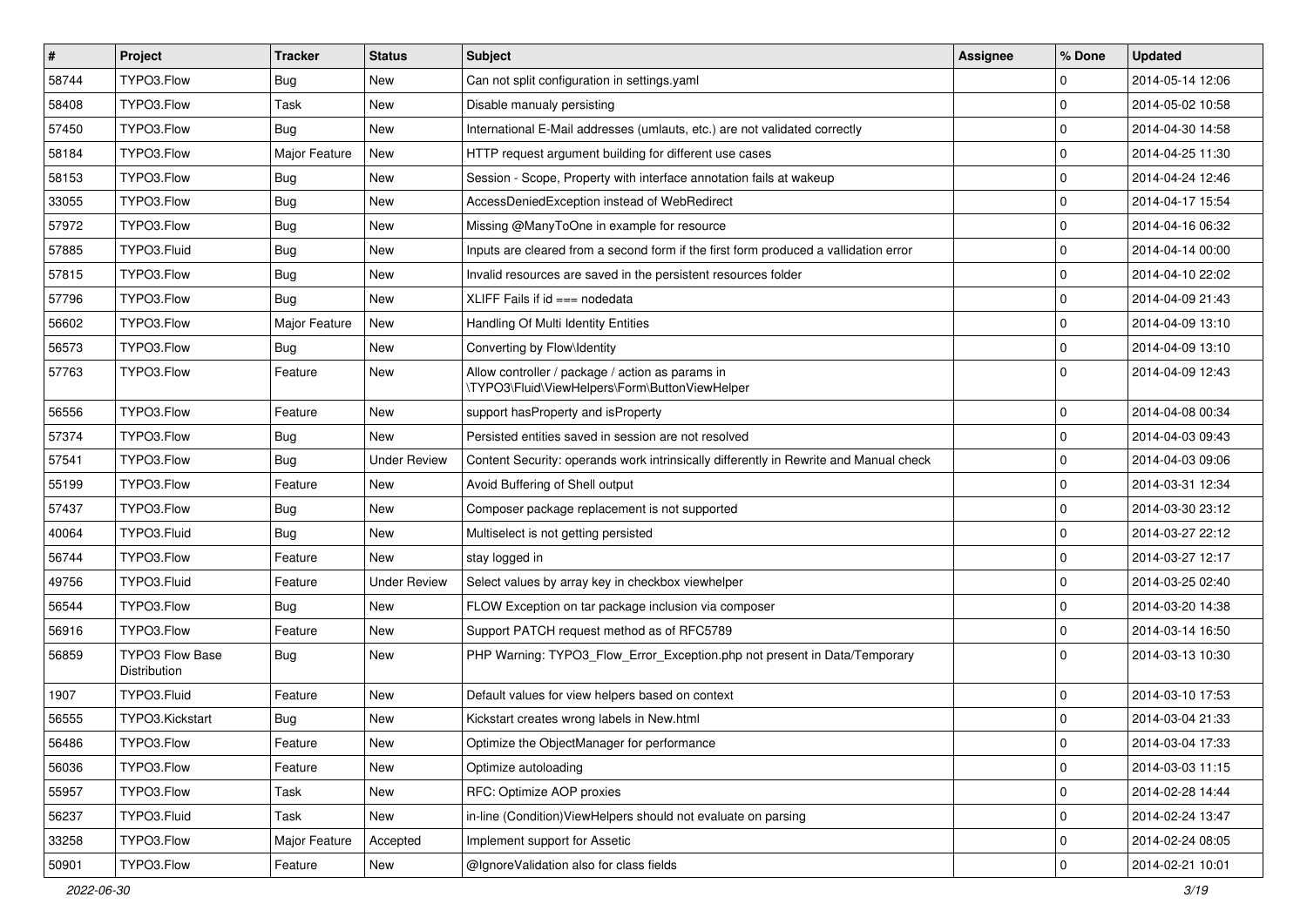| $\vert$ # | Project                                | <b>Tracker</b> | <b>Status</b>     | Subject                                                                                                              | <b>Assignee</b> | % Done      | <b>Updated</b>   |
|-----------|----------------------------------------|----------------|-------------------|----------------------------------------------------------------------------------------------------------------------|-----------------|-------------|------------------|
| 56107     | TYPO3.Flow                             | Bug            | New               | Property mapping configuration only supports one wildcard at a time                                                  |                 | 0           | 2014-02-19 10:33 |
| 45917     | TYPO3.Flow                             | Bug            | New               | RoutePartHandler transliteration must be improved                                                                    |                 | $\mathbf 0$ | 2014-02-17 09:13 |
| 47236     | TYPO3.Flow                             | Bug            | Needs<br>Feedback | Error at offset 6279 of 6338                                                                                         |                 | $\Omega$    | 2014-02-14 09:35 |
| 55958     | TYPO3.Flow                             | Task           | New               | RFC: Use PHP 5.4 closure features for direct ObjectAccess                                                            |                 | $\mathbf 0$ | 2014-02-13 14:30 |
| 55937     | TYPO3.Flow                             | <b>Bug</b>     | New               | FlashMessage queue is lost                                                                                           |                 | $\mathbf 0$ | 2014-02-12 17:03 |
| 54744     | TYPO3.Flow                             | Bug            | New               | System.log contains many NOTICE Flow The argument "workspace" declared in<br>pointcut does not exist in method TYPO3 |                 | $\Omega$    | 2014-02-12 09:07 |
| 55831     | TYPO3.Flow                             | Feature        | New               | Different scenarios for session settings                                                                             |                 | $\Omega$    | 2014-02-10 11:21 |
| 55719     | TYPO3.Flow                             | Feature        | New               | Support additional Resource Folders                                                                                  |                 | $\mathbf 0$ | 2014-02-06 11:38 |
| 54381     | TYPO3.Flow                             | Bug            | New               | TYPO3\Flow\Core\Booting\Exception\SubProcessException thrown in file Scripts.php                                     |                 | $\mathbf 0$ | 2014-02-06 11:14 |
| 51489     | TYPO3.Flow                             | Bug            | New               | Doctrine\Common\Annotations\AnnotationException thrown in file<br>AnnotationException.php                            |                 | $\Omega$    | 2014-02-06 10:20 |
| 54446     | TYPO3.Flow                             | Bug            | New               | Cache filebackend 'include once'                                                                                     |                 | $\Omega$    | 2014-01-29 15:22 |
| 54451     | TYPO3.Flow                             | Bug            | New               | No functionality at Apache environments with suexec                                                                  |                 | $\Omega$    | 2014-01-01 18:22 |
| 53620     | TYPO3.Flow                             | Bug            | New               | Move Classes/TYPO3/Flow/Composer to own Package                                                                      |                 | $\mathbf 0$ | 2014-01-01 16:02 |
| 53851     | TYPO3.Flow                             | Bug            | New               | TYPO3\Flow\Core\Booting\Exception\SubProcessException thrown in file Scripts.php                                     |                 | $\mathbf 0$ | 2014-01-01 00:00 |
| 54458     | TYPO3.Flow                             | Bug            | New               | Missing Version Number in packages                                                                                   |                 | $\mathbf 0$ | 2013-12-28 18:13 |
| 54593     | <b>TYPO3 Flow Base</b><br>Distribution | Bug            | New               | iniget return value has changed for $PHP \ge 5.3.0 \ge$ changed check-implementation<br>needed!                      |                 | $\Omega$    | 2013-12-25 02:48 |
| 44123     | TYPO3.Flow                             | Feature        | <b>New</b>        | Make the "Flow requires the PHP setting "date.timezone"" error more beautiful                                        |                 | $\mathbf 0$ | 2013-12-25 01:55 |
| 54589     | TYPO3.Flow                             | <b>Bug</b>     | New               | Role parent is not removed from roles MM table                                                                       |                 | $\mathbf 0$ | 2013-12-24 15:32 |
| 54549     | TYPO3.Flow                             | <b>Bug</b>     | New               | PackageManager::createPackage is incompatible to PackageManagerInterface                                             |                 | $\mathbf 0$ | 2013-12-21 14:42 |
| 53971     | TYPO3.Kickstart                        | Feature        | New               | Login functionality                                                                                                  |                 | $\mathbf 0$ | 2013-12-16 10:39 |
| 54403     | <b>TYPO3 Flow Base</b><br>Distribution | <b>Bug</b>     | New               | Resources remade when parent record updated                                                                          |                 | $\Omega$    | 2013-12-13 22:39 |
| 54373     | <b>TYPO3 Flow Base</b><br>Distribution | Task           | <b>New</b>        | Rename Arrays::removeEmptyElementsRecursively to removeNullElementsRecursively                                       |                 | $\Omega$    | 2013-12-13 09:35 |
| 51120     | TYPO3.Flow                             | Bug            | <b>New</b>        | \TYPO3\Flow\Core\Booting::buildSubprocessCommand - wrong command if passed<br>more than one parameters               |                 | $\Omega$    | 2013-12-11 16:33 |
| 54284     | TYPO3.Fluid                            | <b>Bug</b>     | New               | Default Option for Switch/Case VH                                                                                    |                 | $\pmb{0}$   | 2013-12-08 14:28 |
| 27045     | TYPO3.Flow                             | <b>Bug</b>     | New               | Introduced properties are not available in the reflection service during a compile run                               |                 | $\mathbf 0$ | 2013-12-07 11:14 |
| 51188     | TYPO3.Flow                             | <b>Bug</b>     | New               | Doctrine does not respect AOP-injected properties                                                                    |                 | $\mathbf 0$ | 2013-12-07 11:13 |
| 49600     | TYPO3.Fluid                            | Bug            | New               | f:form tag shown as a HTML on frontend                                                                               |                 | 0           | 2013-12-04 13:04 |
| 35388     | TYPO3.Flow                             | Feature        | New               | Use the current package as default for translations within controllers                                               |                 | $\mathbf 0$ | 2013-12-03 23:12 |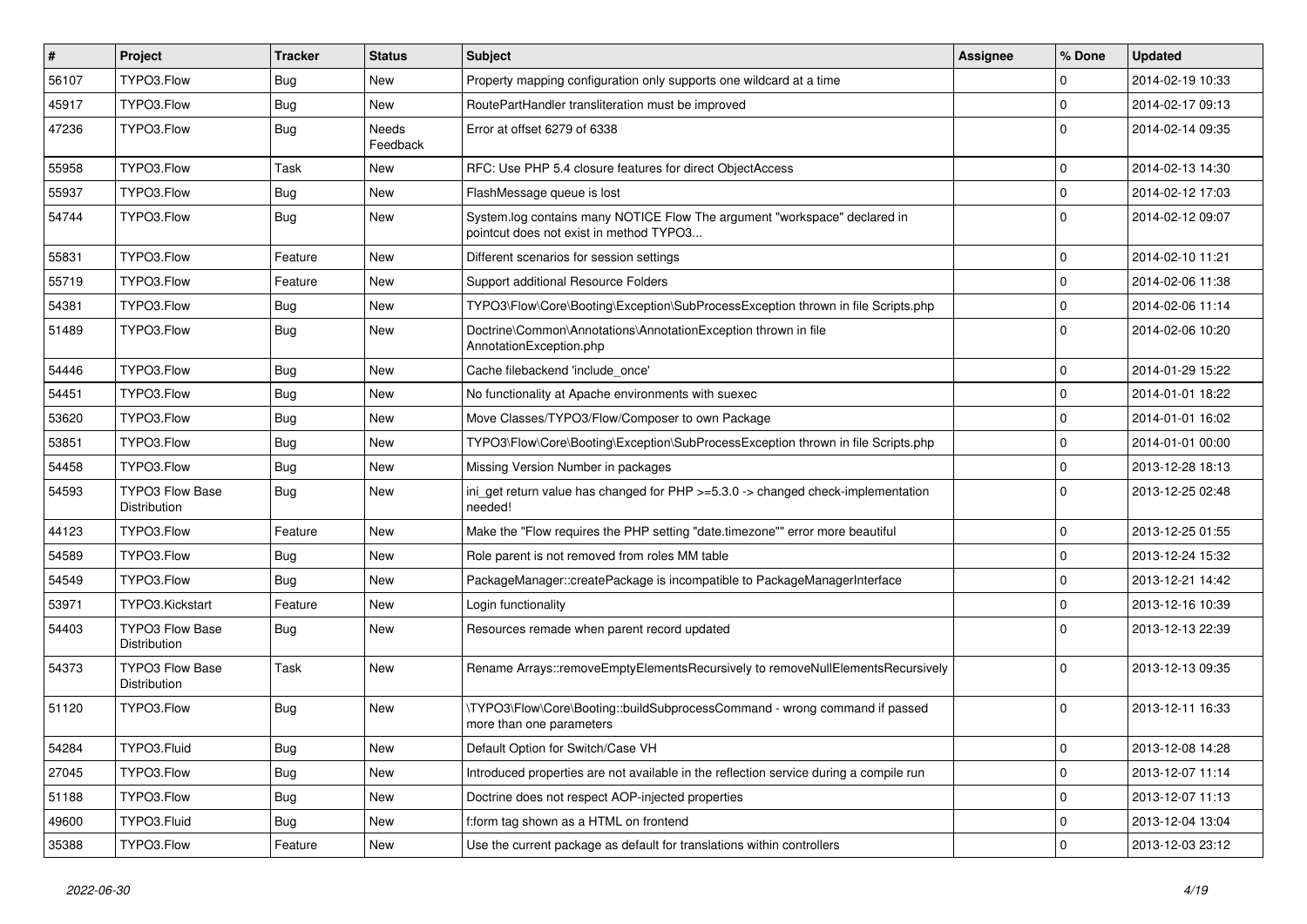| $\pmb{\#}$ | <b>Project</b>                         | <b>Tracker</b> | <b>Status</b>       | <b>Subject</b>                                                                                       | <b>Assignee</b> | % Done      | <b>Updated</b>   |
|------------|----------------------------------------|----------------|---------------------|------------------------------------------------------------------------------------------------------|-----------------|-------------|------------------|
| 53961      | <b>TYPO3 Flow Base</b><br>Distribution | Bug            | New                 | Composer installer scripts create a .Packages folder                                                 |                 | $\Omega$    | 2013-11-28 13:06 |
| 53180      | <b>TYPO3 Flow Base</b><br>Distribution | Bug            | New                 | InjectSettings doesnt work on inheritance (Level 2)                                                  |                 | $\Omega$    | 2013-11-26 21:46 |
| 5636       | TYPO3.Fluid                            | Task           | <b>Under Review</b> | Form_RadioViewHelper and CheckBoxViewHelper miss check for existing object before<br>it is accessed. |                 | $\Omega$    | 2013-11-22 17:14 |
| 34682      | TYPO3.Fluid                            | Bug            | <b>Under Review</b> | Radio Button missing checked on validation error                                                     |                 | $\mathbf 0$ | 2013-11-20 20:58 |
| 53790      | <b>TYPO3 Flow Base</b><br>Distribution | Bug            | New                 | Translation handling in Flashmessages is inconsistent to Validation errors                           |                 | $\Omega$    | 2013-11-20 10:46 |
| 50255      | <b>TYPO3 Flow Base</b><br>Distribution | Bug            | New                 | Different collations runnig migrate/update                                                           |                 | $\Omega$    | 2013-11-16 23:05 |
| 3728       | TYPO3.Flow                             | Feature        | <b>New</b>          | Support arrays of objects as controller arguments                                                    |                 | $\mathbf 0$ | 2013-11-16 17:34 |
| 53533      | TYPO3.Flow                             | <b>Bug</b>     | <b>New</b>          | Class reflection assumes reverse PSR-0, can lead to fail in autoloader                               |                 | $\mathbf 0$ | 2013-11-11 21:05 |
| 33587      | TYPO3.Flow                             | Feature        | New                 | Automatically remove unused Resources                                                                |                 | $\mathbf 0$ | 2013-11-11 18:21 |
| 7608       | TYPO3.Fluid                            | Feature        | New                 | Configurable shorthand/object accessor delimiters                                                    |                 | $\mathbf 0$ | 2013-11-07 14:08 |
| 2817       | TYPO3.Flow                             | Feature        | Needs<br>Feedback   | Provide safeguard for preventing multiple submits of a form                                          |                 | $\Omega$    | 2013-10-31 13:38 |
| 53224      | TYPO3.Flow                             | Bug            | <b>New</b>          | Constructor in subclass breaks call chain leading to missing identifier / uuid                       |                 | $\mathbf 0$ | 2013-10-30 12:06 |
| 51459      | TYPO3.Flow                             | Feature        | New                 | Allow catching of particular exceptions on property mapping                                          |                 | $\mathbf 0$ | 2013-10-22 13:44 |
| 52945      | TYPO3.Flow                             | Bug            | New                 | Excluded classes should only be excluded from reflection but still autoloaded                        |                 | $\mathbf 0$ | 2013-10-19 12:52 |
| 52938      | <b>TYPO3 Flow Base</b><br>Distribution | Bug            | New                 | Resource stream wrapper doesn't work with foreign package                                            |                 | $\Omega$    | 2013-10-18 10:31 |
| 52909      | TYPO3.Flow                             | Bug            | <b>New</b>          | Class Loader fallback to non-proxy hides fatal errors                                                |                 | $\mathbf 0$ | 2013-10-17 11:24 |
| 52014      | TYPO3.Flow                             | Bug            | New                 | Migration makes fields NOT NULL even though not true                                                 |                 | $\mathbf 0$ | 2013-10-15 18:27 |
| 52590      | TYPO3.Flow                             | Feature        | New                 | Provide a way to get the Doctrine QueryBuilder                                                       |                 | $\mathbf 0$ | 2013-10-11 10:39 |
| 52591      | TYPO3.Fluid                            | <b>Bug</b>     | <b>New</b>          | The Pagination Widget broken for joined objects                                                      |                 | $\mathbf 0$ | 2013-10-07 21:59 |
| 52280      | TYPO3.Flow                             | Task           | <b>Under Review</b> | Throw Exception if there is an array in PSR-0 autoload                                               |                 | $\mathbf 0$ | 2013-10-05 11:30 |
| 52526      | TYPO3 Flow Base<br>Distribution        | Bug            | New                 | Unfinished programming of DateTime converter                                                         |                 | $\Omega$    | 2013-10-04 10:36 |
| 52509      | <b>TYPO3 Flow Base</b><br>Distribution | <b>Bug</b>     | New                 | Child-Object's Identifier get's lost on Form-Submission with Validation Error                        |                 | $\Omega$    | 2013-10-03 16:18 |
| 40081      | TYPO3.Fluid                            | Feature        | New                 | Allow assigned variables as keys in arrays                                                           |                 | 0           | 2013-10-02 09:38 |
| 52430      | TYPO3.Flow                             | <b>Bug</b>     | New                 | Cannot convert from UUID to auto-increment ID                                                        |                 | $\pmb{0}$   | 2013-10-01 15:48 |
| 52419      | TYPO3.Fluid                            | <b>Bug</b>     | New                 | Wrong PHPDocs notation for default value inline f:translate viewhelper                               |                 | $\pmb{0}$   | 2013-10-01 09:10 |
| 52185      | TYPO3.Flow                             | Bug            | New                 | PositionalArraySorter should detect recursive dependencies                                           |                 | $\mathsf 0$ | 2013-09-23 13:02 |
| 46823      | TYPO3.Flow                             | Task           | Accepted            | Detect APC and APCu correctly                                                                        |                 | 0           | 2013-09-18 09:28 |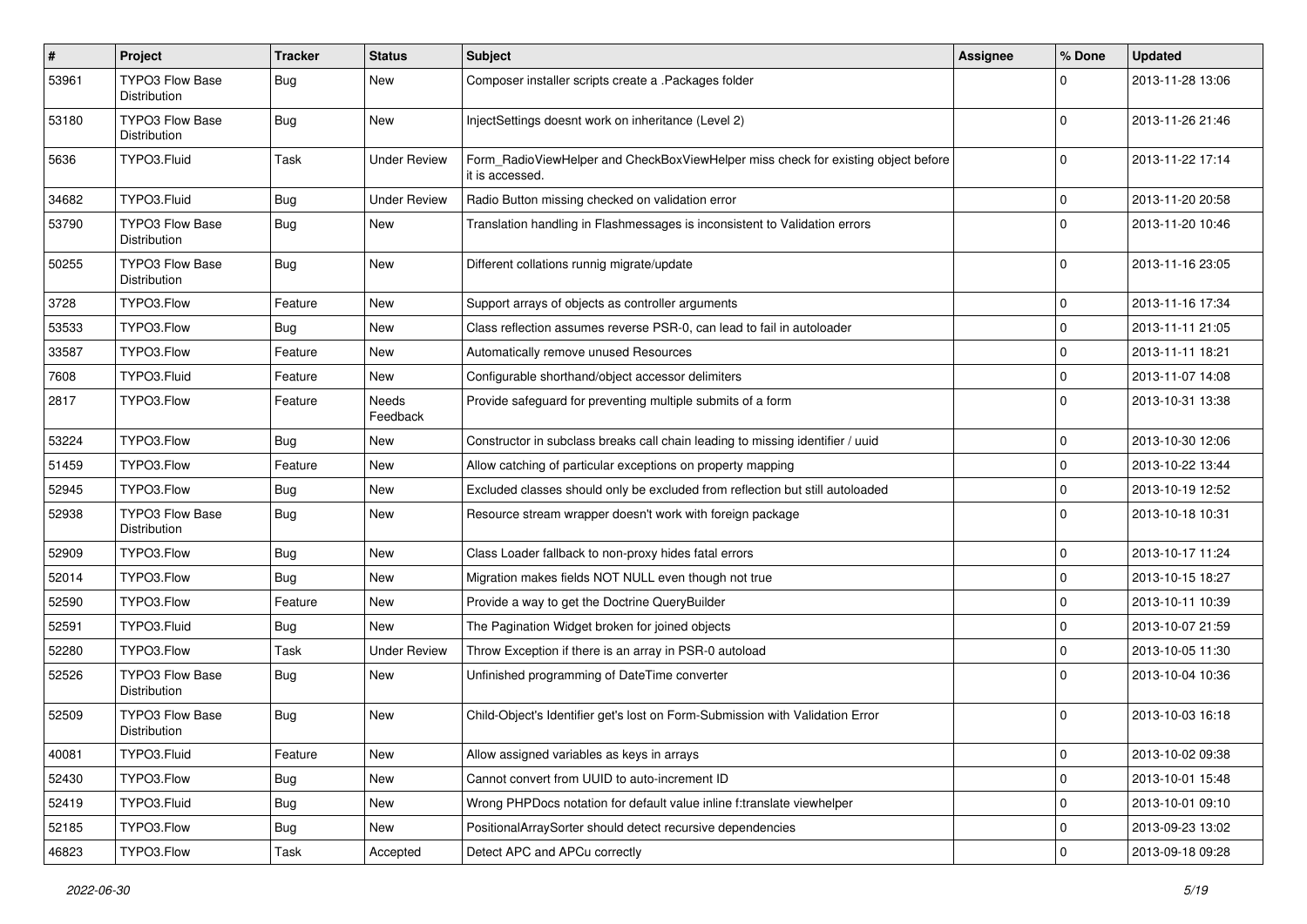| $\vert$ # | Project                         | <b>Tracker</b> | <b>Status</b>     | <b>Subject</b>                                                                                        | <b>Assignee</b> | % Done         | <b>Updated</b>   |
|-----------|---------------------------------|----------------|-------------------|-------------------------------------------------------------------------------------------------------|-----------------|----------------|------------------|
| 51704     | TYPO3.Flow                      | Bug            | New               | TYPO3\Flow\Error\Exception thrown in file ErrorHandler.php                                            |                 | $\Omega$       | 2013-09-17 08:42 |
| 52005     | TYPO3.Flow                      | Bug            | New               | TYPO3\Flow\Error\Exception thrown in file ErrorHandler.php                                            |                 | $\overline{0}$ | 2013-09-14 14:22 |
| 51847     | TYPO3.Flow                      | Bug            | New               | Overiding controller actions with other required parameter sets results in fatal error.               |                 | $\overline{0}$ | 2013-09-09 10:54 |
| 49423     | TYPO3.Flow                      | Bug            | New               | Role name and packageKey are not accessible                                                           |                 | $\Omega$       | 2013-09-05 10:26 |
| 51530     | TYPO3.Flow                      | Task           | <b>New</b>        | Improve speed of Files::readDirectoryRecursively using RecursiveDirectoryIterator?                    |                 | 0              | 2013-08-29 19:49 |
| 47456     | TYPO3.Flow                      | Feature        | New               | ManyToOne and OneToOne Relations of Objects passed as Action Argument are<br>loaded automatically     |                 | $\Omega$       | 2013-08-28 15:11 |
| 51312     | TYPO3.Flow                      | Bug            | <b>New</b>        | Default php error handler generates warning (when loading<br>TYPO3\Flow\Error\Exception class)        |                 | $\Omega$       | 2013-08-24 16:07 |
| 51286     | TYPO3.Flow                      | Task           | <b>New</b>        | Custom error views should introduce a controller context somehow                                      |                 | $\Omega$       | 2013-08-23 11:24 |
| 51277     | TYPO3.Fluid                     | Feature        | New               | ViewHelper context should be aware of actual file occurrence                                          |                 | 0              | 2013-08-23 08:43 |
| 33069     | TYPO3.Flow                      | Task           | <b>New</b>        | Make command output sparse, implement generic verbose switch                                          |                 | $\Omega$       | 2013-08-19 14:33 |
| 35709     | TYPO3.Flow                      | Task           | New               | Implement global Command aliases                                                                      |                 | $\Omega$       | 2013-08-19 14:33 |
| 50382     | TYPO3.Flow                      | Task           | New               | Impossible to use arguments in CLI that are added by overriding<br>initializeCommandMethodArguments() |                 | $\Omega$       | 2013-08-19 14:32 |
| 51100     | TYPO3.Fluid                     | Feature        | <b>New</b>        | Links with absolute URI should have the option of URI Scheme                                          |                 | 0              | 2013-08-16 12:06 |
| 39791     | TYPO3.Flow                      | Bug            | New               | Reflection data of old aspect is not removed                                                          |                 | $\Omega$       | 2013-08-14 15:40 |
| 45041     | TYPO3.Flow                      | <b>Bug</b>     | New               | Set file permissions doesnt work                                                                      |                 | $\Omega$       | 2013-08-14 15:35 |
| 44361     | TYPO3.Flow                      | Bug            | New               | TYPO3\Flow\I18n\Formatter\DatetimeFormatter - caching DATETIME type                                   |                 | l 0            | 2013-08-14 15:35 |
| 44186     | TYPO3.Flow                      | <b>Bug</b>     | <b>New</b>        | Request does not accept custom Content-Type                                                           |                 | $\Omega$       | 2013-08-14 15:35 |
| 44185     | TYPO3.Flow                      | Bug            | New               | XML body always need a root node                                                                      |                 | $\Omega$       | 2013-08-14 15:35 |
| 44184     | TYPO3.Flow                      | Bug            | New               | Request arguments are not merged correctly for single object actions                                  |                 | $\Omega$       | 2013-08-14 15:35 |
| 44148     | TYPO3.Flow                      | <b>Bug</b>     | New               | Documentation for executeCommand() needs clarification                                                |                 | l 0            | 2013-08-14 15:35 |
| 43541     | TYPO3.Flow                      | Bug            | New               | Incomplete classes path detection for PSR-0                                                           |                 | $\mathbf 0$    | 2013-08-14 15:35 |
| 42465     | TYPO3.Flow                      | Task           | New               | Document i18n settings                                                                                |                 | $\Omega$       | 2013-08-14 15:35 |
| 42101     | TYPO3.Flow                      | Bug            | New               | Proxyclasses are not rebuild in Development context unless cache is empty                             |                 | $\mathbf 0$    | 2013-08-14 15:35 |
| 40854     | TYPO3.Flow                      | Task           | <b>New</b>        | Update security documentation (authentication in 1.2)                                                 |                 | $\Omega$       | 2013-08-14 15:35 |
| 39096     | TYPO3.Flow                      | <b>Bug</b>     | New               | Unnecessary compile invoked in non production context?                                                |                 | $\Omega$       | 2013-08-14 15:35 |
| 27798     | TYPO3.Flow                      | Bug            | Accepted          | CSRF protection not working for forms in a plugin                                                     |                 | 0              | 2013-08-14 15:35 |
| 46289     | TYPO3.Fluid                     | Bug            | Needs<br>Feedback | Enable Escaping Interceptor in XML request format                                                     |                 | l 0            | 2013-08-14 15:35 |
| 45384     | TYPO3.Fluid                     | Bug            | New               | Persisted entity object in widget-configuration cannot be deserialized (after reload)                 |                 | 0              | 2013-08-14 15:35 |
| 47419     | TYPO3 Flow Base<br>Distribution | <b>Bug</b>     | New               | Composer issues                                                                                       |                 | 0              | 2013-08-14 15:34 |
| 50869     | TYPO3.Flow                      | <b>Bug</b>     | New               | key() invoked on object                                                                               |                 | 0              | 2013-08-07 13:18 |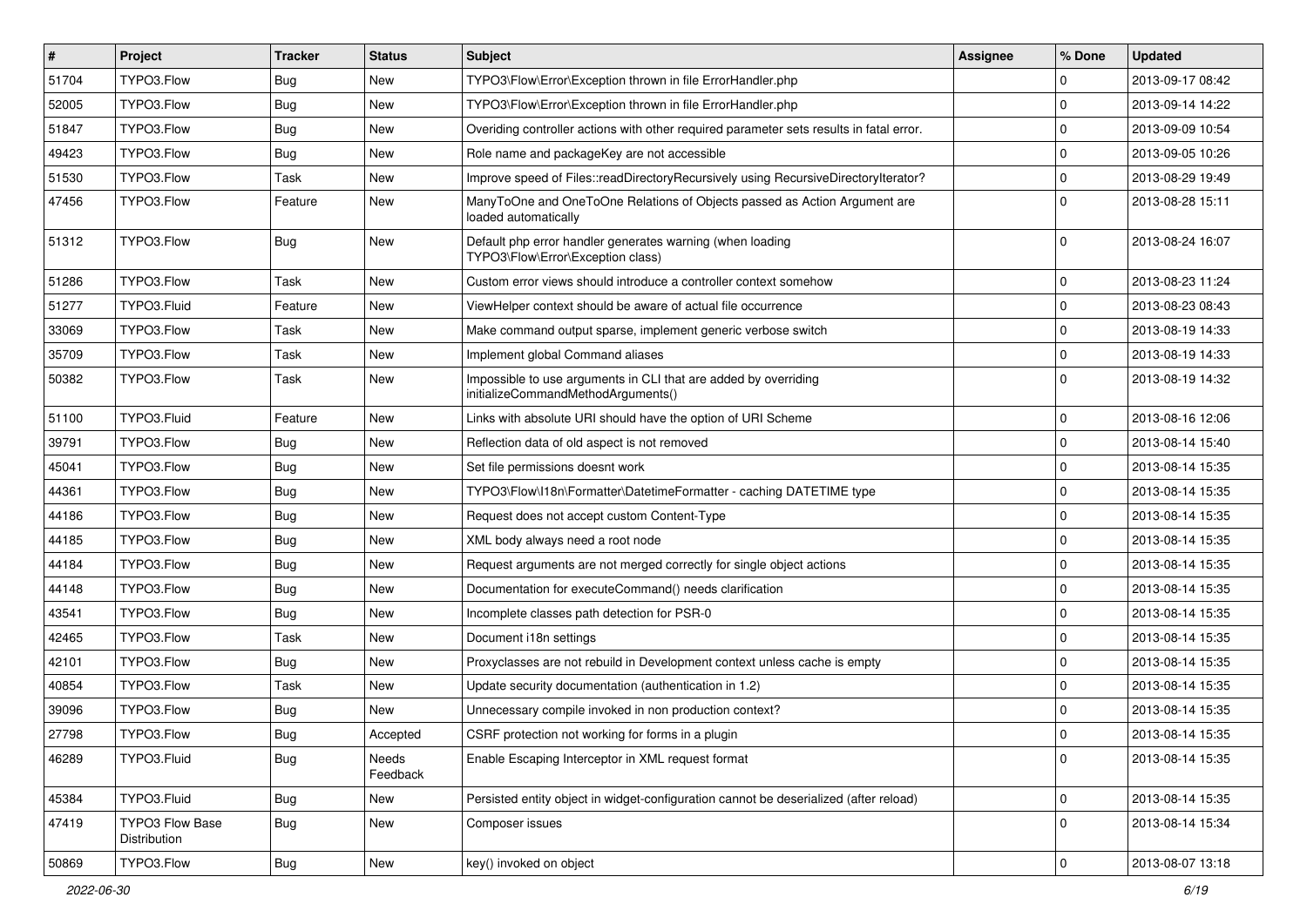| $\vert$ # | Project                                | <b>Tracker</b> | <b>Status</b>       | Subject                                                                                                                                | <b>Assignee</b> | % Done      | <b>Updated</b>   |
|-----------|----------------------------------------|----------------|---------------------|----------------------------------------------------------------------------------------------------------------------------------------|-----------------|-------------|------------------|
| 50342     | TYPO3.Flow                             | Bug            | New                 | PropertyMapper: Use of interface method before implementation check                                                                    |                 | $\mathbf 0$ | 2013-07-23 16:42 |
| 50262     | TYPO3.Flow                             | Feature        | New                 | Add Keywords to composer Json                                                                                                          |                 | $\mathbf 0$ | 2013-07-21 22:49 |
| 50130     | TYPO3 Flow Base<br>Distribution        | Bug            | Needs<br>Feedback   | Different fallback for php.exe on windows                                                                                              |                 | $\Omega$    | 2013-07-21 21:43 |
| 47429     | TYPO3.Flow                             | Bug            | New                 | Global policy files no longer allowed                                                                                                  |                 | $\mathbf 0$ | 2013-07-14 19:20 |
| 49039     | TYPO3.Flow                             | Feature        | New                 | RFC: Use PSR-3 logger interface in Flow                                                                                                |                 | $\mathbf 0$ | 2013-07-10 15:19 |
| 49801     | TYPO3.Flow                             | <b>Bug</b>     | New                 | TYPO3\Flow\Security\Exception\AccessDeniedException thrown in file<br>TYPO3_Flow_Security_Authorization_AccessDecisionVoterManager.php |                 | $\Omega$    | 2013-07-09 04:53 |
| 49780     | TYPO3.Flow                             | <b>Bug</b>     | <b>New</b>          | Roles are not synchronized                                                                                                             |                 | $\mathbf 0$ | 2013-07-08 10:11 |
| 48355     | TYPO3.Fluid                            | Feature        | New                 | Assign output of viewhelper to template variable for further processing.                                                               |                 | $\mathbf 0$ | 2013-07-06 18:05 |
| 49373     | TYPO3.Flow                             | Bug            | New                 | Methods policy with key "Controllers" is ignored                                                                                       |                 | $\mathbf 0$ | 2013-06-24 10:03 |
| 32106     | TYPO3.Flow                             | Feature        | Accepted            | Support for Object source in PropertyMapper                                                                                            |                 | $\mathbf 0$ | 2013-06-24 09:59 |
| 49372     | TYPO3.Flow                             | <b>Bug</b>     | New                 | ObjectConverter ignores implemented interface when mapping subtype                                                                     |                 | $\mathbf 0$ | 2013-06-24 09:24 |
| 48657     | TYPO3.Flow                             | Feature        | <b>Under Review</b> | support HTTP_RANGE                                                                                                                     |                 | $\mathbf 0$ | 2013-06-20 16:19 |
| 49050     | TYPO3.Flow                             | Feature        | New                 | Allow Subqueries in QueryInterface                                                                                                     |                 | $\mathbf 0$ | 2013-06-12 10:43 |
| 49038     | TYPO3.Fluid                            | Bug            | New                 | form select does not select the first item if prependOptionValue is used                                                               |                 | $\mathbf 0$ | 2013-06-11 22:11 |
| 42408     | <b>TYPO3 Flow Base</b><br>Distribution | Story          | New                 | Locale Detection / Selection                                                                                                           |                 | $\Omega$    | 2013-06-11 13:31 |
| 48873     | TYPO3.Flow                             | Bug            | New                 | Error when calling resourceManager->deleteResource on unpublished Resource                                                             |                 | $\mathbf 0$ | 2013-06-05 13:46 |
| 48862     | TYPO3.Flow                             | Feature        | New                 | Possibility to exclude package from file monitoring                                                                                    |                 | $\mathbf 0$ | 2013-06-05 10:03 |
| 48429     | TYPO3.Flow                             | Bug            | New                 | Remove- and update-actions on repository are not persisted                                                                             |                 | $\mathbf 0$ | 2013-05-24 18:44 |
| 48409     | TYPO3.Flow                             | Feature        | New                 | Introduce new Annotation "Slot" for wiring signal and slots                                                                            |                 | $\mathbf 0$ | 2013-05-23 19:02 |
| 48430     | TYPO3.Flow                             | <b>Bug</b>     | New                 | Default validator-messages are not correctly formatted                                                                                 |                 | $\mathbf 0$ | 2013-05-22 00:36 |
| 47951     | TYPO3.Flow                             | Feature        | New                 | Warn if persistence stack is not empty at the end of a get-request                                                                     |                 | $\mathbf 0$ | 2013-05-21 13:28 |
| 47404     | TYPO3.Flow                             | Feature        | New                 | Add getters and setters methods for introduced properties                                                                              |                 | $\mathbf 0$ | 2013-05-21 13:28 |
| 47273     | TYPO3.Flow                             | Feature        | New                 | Support mapping properties with differing types for setter and property                                                                |                 | $\mathbf 0$ | 2013-05-21 13:28 |
| 47075     | TYPO3.Flow                             | Feature        | New                 | Make Exception more meaningful                                                                                                         |                 | $\Omega$    | 2013-05-21 13:28 |
| 46910     | TYPO3.Flow                             | Feature        | New                 | Composer integration - PackageStates.php                                                                                               |                 | $\mathbf 0$ | 2013-05-21 13:28 |
| 46816     | TYPO3.Flow                             | Feature        | New                 | Add xcache cache backend                                                                                                               |                 | I٥          | 2013-05-21 13:28 |
| 45409     | TYPO3.Flow                             | Feature        | New                 | Support validation of abstract nested properties                                                                                       |                 | $\mathbf 0$ | 2013-05-21 13:28 |
| 41807     | TYPO3.Flow                             | Task           | <b>Under Review</b> | Initialize the eventmanager in the EntityManagerInterface                                                                              |                 | 0           | 2013-05-21 13:28 |
| 39910     | TYPO3.Flow                             | Feature        | Accepted            | Ability to query user based on roles                                                                                                   |                 | $\pmb{0}$   | 2013-05-21 13:28 |
| 46716     | TYPO3.Flow                             | Bug            | New                 | Empty class names in Dependencylnjection proxy code when using Caches /<br>Factory-created dependencies                                |                 | $\mathbf 0$ | 2013-05-21 13:22 |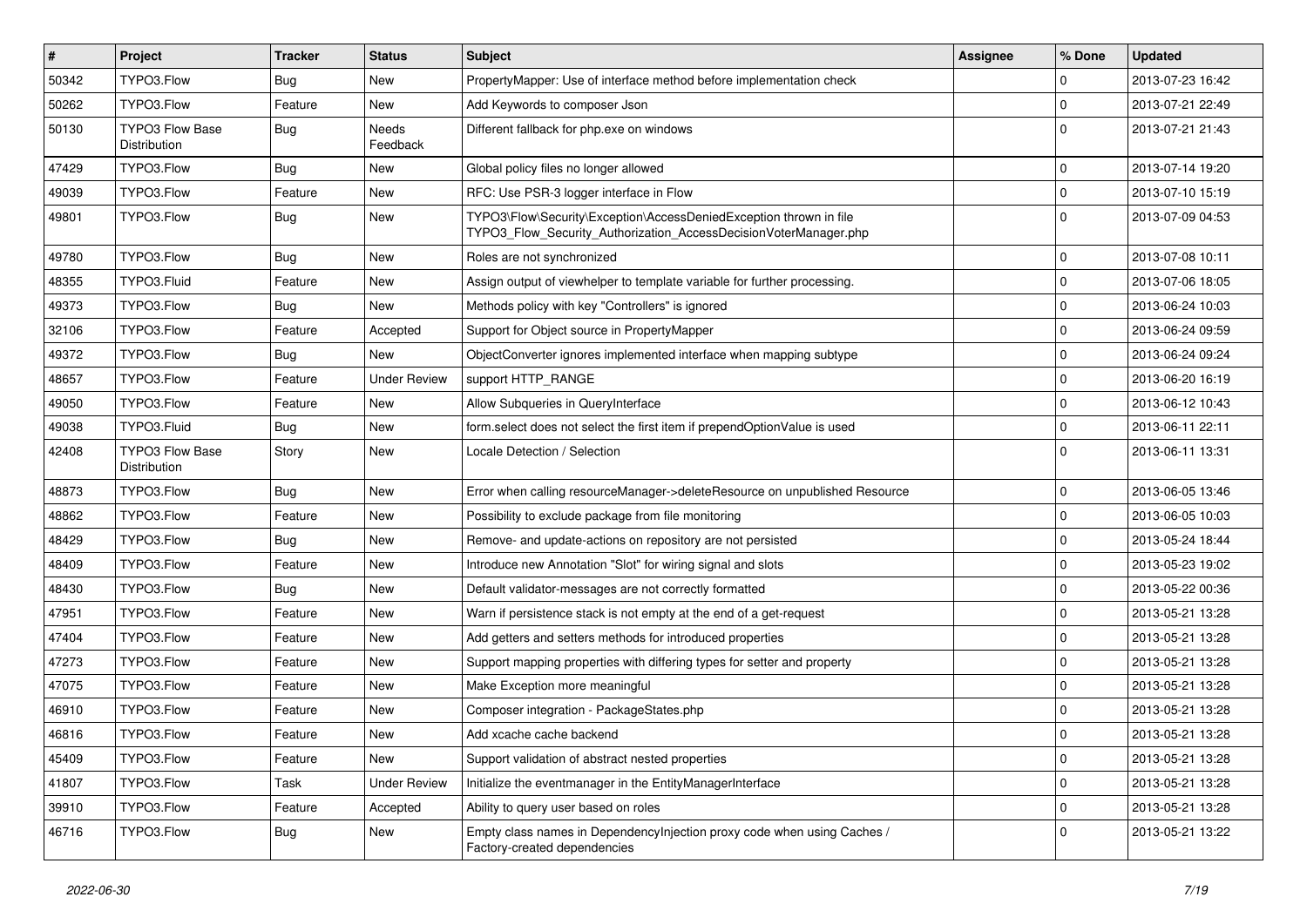| $\vert$ # | Project                                | <b>Tracker</b> | <b>Status</b>       | <b>Subject</b>                                                                                                                                    | <b>Assignee</b> | % Done         | <b>Updated</b>   |
|-----------|----------------------------------------|----------------|---------------------|---------------------------------------------------------------------------------------------------------------------------------------------------|-----------------|----------------|------------------|
| 47325     | TYPO3.Flow                             | <b>Bug</b>     | <b>Under Review</b> | ReflectionData and classSchema caches need not be freezable                                                                                       |                 | $\Omega$       | 2013-05-21 13:08 |
| 47331     | TYPO3.Flow                             | Bug            | Accepted            | ObjectManager shutdown with Dependency Injection Proxy causes fatal errors                                                                        |                 | $\Omega$       | 2013-05-21 13:06 |
| 47487     | TYPO3.Flow                             | Bug            | New                 | Functional test classes in package without classes are not compiled                                                                               |                 | $\overline{0}$ | 2013-05-21 12:19 |
| 47950     | TYPO3.Flow                             | <b>Bug</b>     | New                 | import of remote resources                                                                                                                        |                 | $\Omega$       | 2013-05-21 11:52 |
| 48093     | TYPO3.Flow                             | Bug            | <b>New</b>          | AbstractCompositeValidators memory consumption continuously grow                                                                                  |                 | $\mathbf 0$    | 2013-05-21 11:49 |
| 48296     | TYPO3.Flow                             | Task           | Needs<br>Feedback   | Missing method in ExceptionHandlerInterface                                                                                                       |                 | $\Omega$       | 2013-05-21 11:39 |
| 47818     | TYPO3.Welcome                          | Bug            | New                 | Wrong link on Welcome screen                                                                                                                      |                 | 0              | 2013-05-02 12:01 |
| 47669     | TYPO3.Fluid                            | Task           | New                 | FormViewHelper does not define the default request method                                                                                         |                 | $\Omega$       | 2013-04-28 16:39 |
| 47638     | <b>TYPO3 Flow Base</b><br>Distribution | Bug            | New                 | Delete a ValueObject by its identity                                                                                                              |                 | $\Omega$       | 2013-04-27 13:14 |
| 47637     | <b>TYPO3 Flow Base</b><br>Distribution | Bug            | New                 | Property with @ORM\Column(nullable=true,type="decimal",scale=2) results as type<br>"string" in Collection Objects and not as expected as "double" |                 | $\Omega$       | 2013-04-27 12:14 |
| 47601     | <b>TYPO3 Flow Base</b><br>Distribution | Bug            | New                 | Template Path of Submodules contains lowercase Namespace                                                                                          |                 | $\Omega$       | 2013-04-26 14:33 |
| 47052     | <b>TYPO3 Flow Base</b><br>Distribution | Bug            | <b>New</b>          | Clear doctrine caches after migration applied                                                                                                     |                 | $\Omega$       | 2013-04-08 18:30 |
| 27088     | TYPO3.Flow                             | <b>Bug</b>     | On Hold             | initializeObject() is called too early when reconstructing entities                                                                               |                 | $\Omega$       | 2013-04-08 17:53 |
| 38379     | TYPO3.Eel                              | Feature        | <b>New</b>          | Implement a Eel-ViewHelper                                                                                                                        |                 | $\mathbf 0$    | 2013-04-08 11:03 |
| 29405     | TYPO3.Flow                             | Bug            | New                 | When storing a new entity inside the session, it will be fully serialized instead of just the<br>reference being stored                           |                 | $\Omega$       | 2013-04-04 11:34 |
| 46210     | TYPO3.Flow                             | Bug            | Needs<br>Feedback   | securityContext->getParty() in the initializeObject() method of a session-Scope object<br>throws exception on second request                      |                 | $\Omega$       | 2013-03-27 10:44 |
| 45345     | TYPO3.Fluid                            | Feature        | Needs<br>Feedback   | Easy to use comments for fluid that won't show in output                                                                                          |                 | $\Omega$       | 2013-03-26 20:40 |
| 46545     | TYPO3.Fluid                            | Feature        | New                 | Better support for arrays in options of SelectViewHelper                                                                                          |                 | $\mathbf 0$    | 2013-03-22 13:35 |
| 46244     | <b>TYPO3 Flow Base</b><br>Distribution | Bug            | <b>Under Review</b> | Remove call to PHP_BINDIR in CoreCommandController                                                                                                |                 | $\Omega$       | 2013-03-19 11:39 |
| 46318     | TYPO3.Flow                             | Feature        | New                 | [caching framework] Extend cache interface to handle multiple entries                                                                             |                 | $\Omega$       | 2013-03-15 12:19 |
| 46216     | TYPO3.Flow                             | Feature        | New                 | Add wincache cache backend                                                                                                                        |                 | $\Omega$       | 2013-03-12 20:55 |
| 46120     | TYPO3.Flow                             | <b>Bug</b>     | New                 | Important step missing in the installation chapter                                                                                                |                 | l 0            | 2013-03-08 10:23 |
| 46091     | TYPO3.Fluid                            | Task           | Needs<br>Feedback   | Show source file name and position on exceptions during parsing                                                                                   |                 | 0              | 2013-03-07 11:26 |
| 46073     | TYPO3.Flow                             | <b>Bug</b>     | <b>Under Review</b> | Scripts::executeCommand must be usable outsite of TYPO3.Flow                                                                                      |                 | 0              | 2013-03-06 19:14 |
| 46066     | TYPO3.Flow                             | <b>Bug</b>     | New                 | Currency formatter uses wrong format for ISO 4217 currency codes                                                                                  |                 | 0              | 2013-03-06 16:29 |
| 46050     | TYPO3.Flow                             | Feature        | New                 | To decouple log file writing at Logger->logException                                                                                              |                 | 0              | 2013-03-05 21:43 |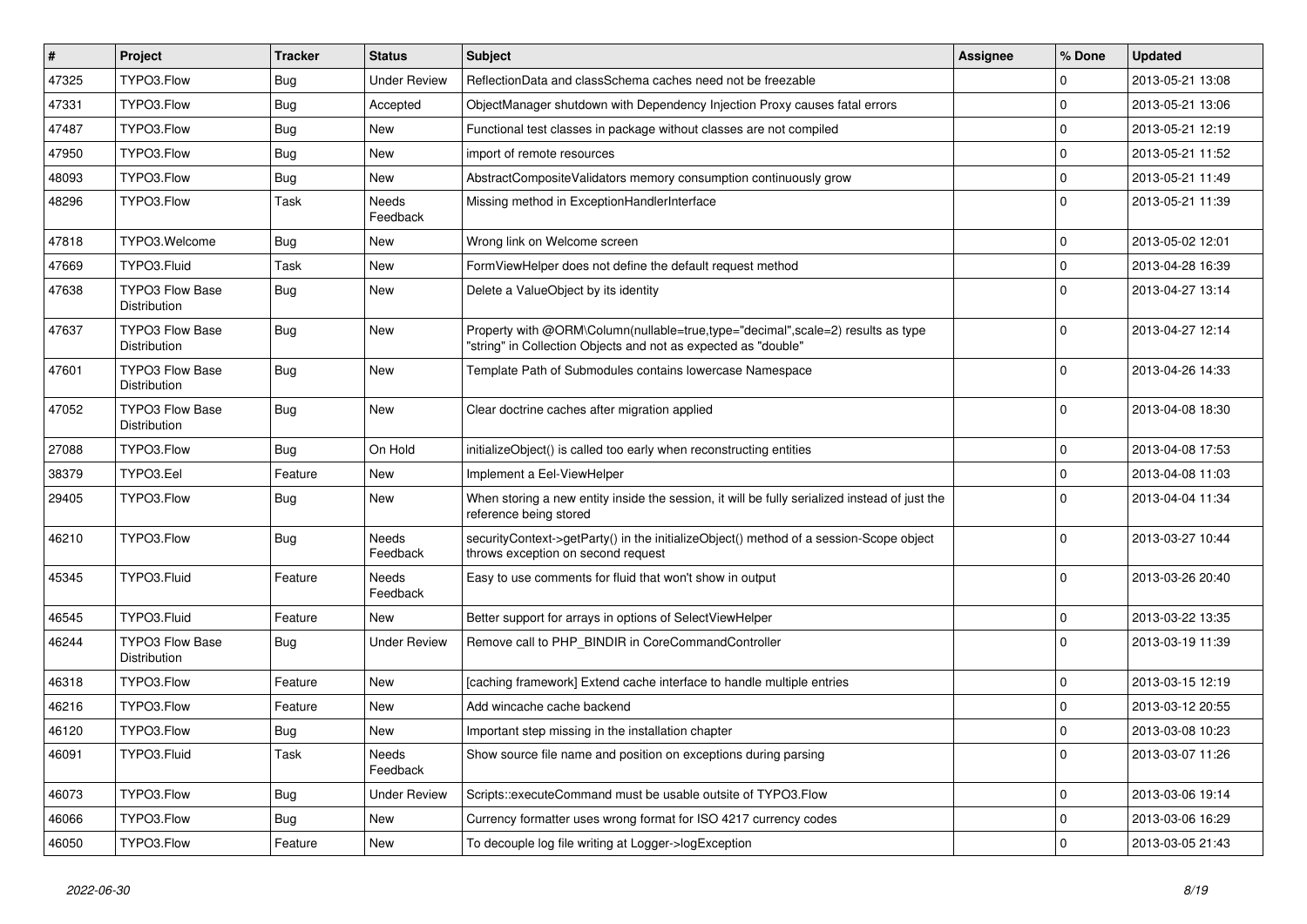| $\vert$ # | Project                                | <b>Tracker</b> | <b>Status</b>     | Subject                                                                            | <b>Assignee</b> | % Done              | <b>Updated</b>   |
|-----------|----------------------------------------|----------------|-------------------|------------------------------------------------------------------------------------|-----------------|---------------------|------------------|
| 46011     | TYPO3.Flow                             | Task           | New               | Validate annotation with missing type should throw useful error                    |                 | $\mathbf 0$         | 2013-03-04 12:42 |
| 46010     | TYPO3.Flow                             | <b>Bug</b>     | <b>New</b>        | Generating a DiscriminatorMap with base class in different namespace does not work |                 | $\mathbf 0$         | 2013-03-04 12:30 |
| 46009     | TYPO3.Flow                             | Task           | New               | Improve error message for missing class in Flow annotation driver                  |                 | $\mathbf 0$         | 2013-03-04 12:25 |
| 38222     | TYPO3.Flow                             | Feature        | New               | Step execution signals with concrete name                                          |                 | $\mathbf 0$         | 2013-02-21 16:39 |
| 45623     | TYPO3.Flow                             | Bug            | New               | SQL error when calling TYPO3. Blog Setup controller                                |                 | $\mathbf 0$         | 2013-02-21 12:16 |
| 45669     | TYPO3.Flow                             | <b>Bug</b>     | New               | PersistentObjectConverter does not convert ValueObjects by __ identity             |                 | $\pmb{0}$           | 2013-02-20 17:59 |
| 45640     | TYPO3.Flow                             | <b>Bug</b>     | New               | Every relation is set to cascade=all if the related entity is no aggregate root    |                 | $\mathbf 0$         | 2013-02-20 15:31 |
| 3585      | TYPO3.Flow                             | Major Feature  | New               | Implement support for value objects                                                |                 | $\mathbf 0$         | 2013-02-20 14:45 |
| 45611     | TYPO3.Flow                             | <b>Bug</b>     | New               | Destruction of session after logout should be configurable                         |                 | $\mathbf 0$         | 2013-02-19 16:41 |
| 45394     | TYPO3.Fluid                            | Task           | <b>New</b>        | Forwardport Unit test for standalone view                                          |                 | $\mathbf 0$         | 2013-02-11 22:39 |
| 45386     | TYPO3.Flow                             | <b>Bug</b>     | New               | Package::buildArrayOfClassFiles tries to determine class names from file paths     |                 | $\mathbf 0$         | 2013-02-11 19:54 |
| 45272     | TYPO3.Flow                             | <b>Bug</b>     | New               | Related Value Objects get deleted by default cascading                             |                 | $\mathbf 0$         | 2013-02-08 13:50 |
| 45249     | TYPO3.Flow                             | Bug            | New               | Update composer project-create command listing                                     |                 | $\mathbf 0$         | 2013-02-07 15:17 |
| 45153     | TYPO3.Fluid                            | Feature        | New               | f:be.menus.actionMenuItem - Detection of the current select option is insufficient |                 | $\mathbf 0$         | 2013-02-04 23:17 |
| 45103     | TYPO3.Flow                             | Feature        | New               | Make static resource URI generation available outside of Fluid                     |                 | $\mathbf 0$         | 2013-02-03 13:16 |
| 44712     | TYPO3.Flow                             | Task           | Accepted          | Decouple Argument-Building in the HTTP-Request-Constructor                         |                 | $\mathbf 0$         | 2013-01-23 11:19 |
| 44738     | TYPO3.Flow                             | Feature        | New               | Re-Validation of argument's custom validators                                      |                 | $\mathbf 0$         | 2013-01-23 09:19 |
| 39936     | TYPO3.Fluid                            | Feature        | New               | registerTagAttribute should handle default values                                  |                 | $\mathbf 0$         | 2013-01-21 23:29 |
| 30423     | TYPO3.Flow                             | Feature        | New               | Rendering template of other action without forward                                 |                 | $\mathbf 0$         | 2013-01-21 14:03 |
| 44563     | TYPO3.Flow                             | Feature        | New               | Logged in users via HTTP Basic always get re-authenticated                         |                 | $\mathbf 0$         | 2013-01-16 11:28 |
| 44244     | TYPO3.Flow                             | Bug            | New               | defaultOrderings aren't applied on related objects                                 |                 | $\mathbf 0$         | 2013-01-09 18:41 |
| 43967     | TYPO3.Flow                             | Bug            | New               | Error in evaluating orphanRemoval in Flow Annotation driver                        |                 | $\mathbf 0$         | 2013-01-03 11:00 |
| 44078     | <b>TYPO3 Flow Base</b><br>Distribution | Task           | New               | Probably false behavior in symlinked environment                                   |                 | $\Omega$            | 2012-12-18 13:17 |
| 39414     | TYPO3.Flow                             | Bug            | New               | Security Documentation                                                             |                 | $\mathbf 0$         | 2012-12-15 21:41 |
| 43993     | TYPO3.Flow                             | Task           | New               | Warn when no migrations are found at all during doctrine: migrate                  |                 | $\mathbf 0$         | 2012-12-14 09:30 |
| 43947     | TYPO3.Flow                             | <b>Bug</b>     | New               | Redirect to login after Session timeout                                            |                 | $\mathbf 0$         | 2012-12-13 12:35 |
| 42606     | TYPO3.Flow                             | Bug            | New               | Content Security with nested objects                                               |                 | $\mathbf 0$         | 2012-12-13 12:35 |
| 41148     | TYPO3.Flow                             | Bug            | New               | Converting of ValueObjects                                                         |                 | 0                   | 2012-12-13 12:35 |
| 40283     | TYPO3.Flow                             | <b>Bug</b>     | New               | New constructor in grandparent class not called                                    |                 | $\pmb{0}$           | 2012-12-13 12:35 |
| 38216     | TYPO3.Flow                             | <b>Bug</b>     | Needs<br>Feedback | Static method calls in reflected classes refer to Original class                   |                 | $\mathbf 0$         | 2012-12-13 12:35 |
| 39088     | TYPO3.Flow                             | Feature        | New               | Add a sgnalslot before compilation                                                 |                 | $\mathsf{O}\xspace$ | 2012-12-11 10:30 |
| 43841     | TYPO3.Flow                             | Feature        | New               | Add package support to validation errors                                           |                 | 0                   | 2012-12-10 16:20 |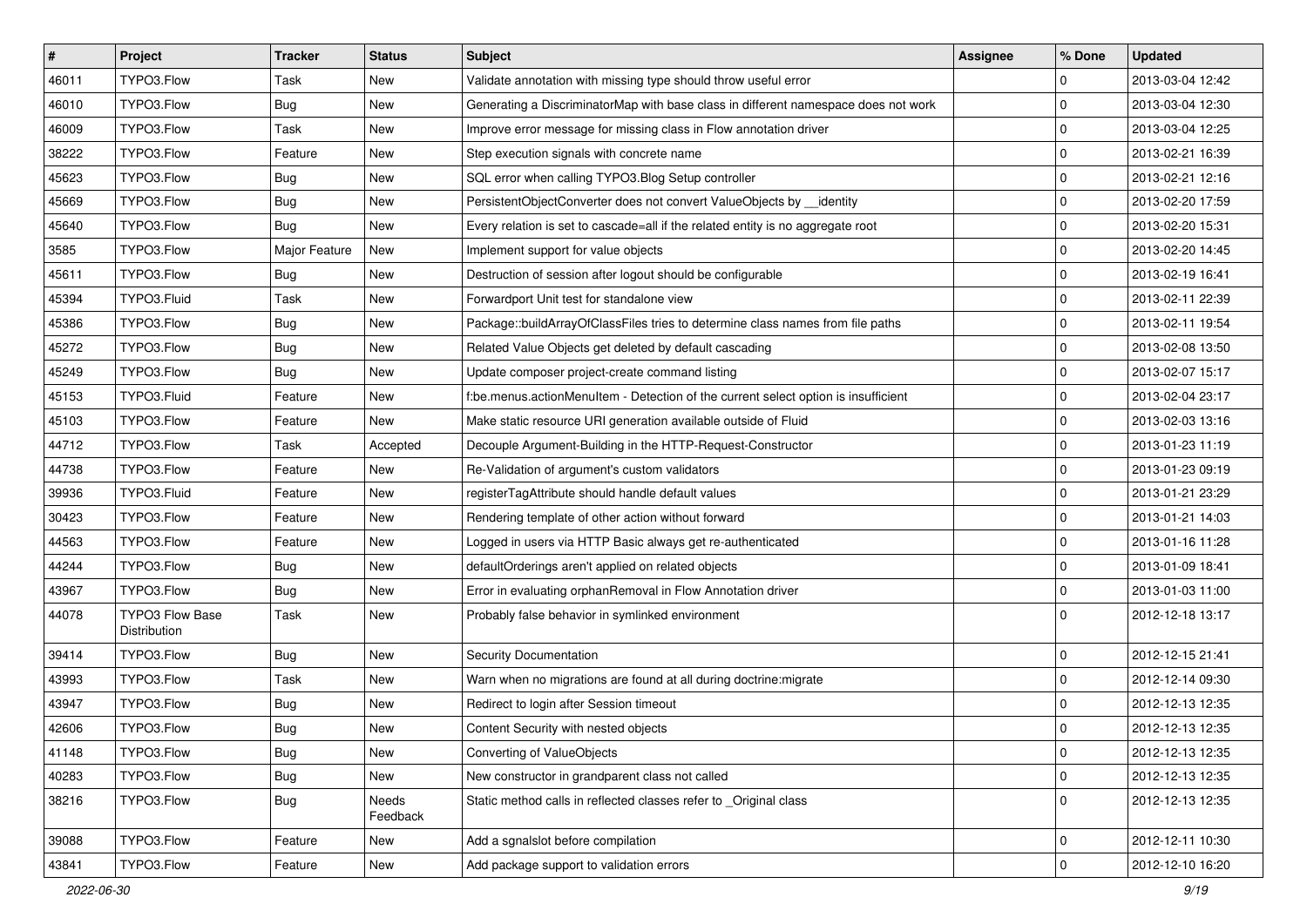| $\sharp$ | Project                                       | <b>Tracker</b> | <b>Status</b>            | <b>Subject</b>                                                                            | <b>Assignee</b> | % Done      | <b>Updated</b>   |
|----------|-----------------------------------------------|----------------|--------------------------|-------------------------------------------------------------------------------------------|-----------------|-------------|------------------|
| 28399    | TYPO3.Flow                                    | Feature        | <b>Needs</b><br>Feedback | Validation message and code should be configurable for bundled validators                 |                 | 0           | 2012-12-10 15:52 |
| 43572    | TYPO3.Flow                                    | Feature        | New                      | Uri should support manipulation of query arguments                                        |                 | $\mathbf 0$ | 2012-12-04 09:55 |
| 3291     | TYPO3.Fluid                                   | Feature        | Needs<br>Feedback        | Cacheable viewhelpers                                                                     |                 | $\Omega$    | 2012-11-29 17:00 |
| 43071    | TYPO3.Fluid                                   | Task           | <b>New</b>               | Remove TOKENS for adding fallback teplates in B                                           |                 | $\mathbf 0$ | 2012-11-18 14:22 |
| 43072    | TYPO3.Fluid                                   | Task           | New                      | Remove TOKENS for adding templates fallback in Backporter                                 |                 | $\Omega$    | 2012-11-18 14:20 |
| 42888    | TYPO3.Flow                                    | <b>Bug</b>     | Needs<br>Feedback        | ResourceManager chokes on non existing files                                              |                 | $\Omega$    | 2012-11-12 18:02 |
| 41414    | TYPO3.Flow                                    | Task           | Needs<br>Feedback        | Check packageKey naming / file structure below Packages/Vendor                            |                 | $\Omega$    | 2012-11-07 11:39 |
| 42743    | TYPO3.Fluid                                   | Task           | <b>New</b>               | Remove inline style for hidden form fields                                                |                 | $\mathbf 0$ | 2012-11-06 23:09 |
| 42407    | <b>TYPO3 Flow Base</b><br><b>Distribution</b> | Story          | New                      | Asset Management                                                                          |                 | $\Omega$    | 2012-10-26 09:02 |
| 42397    | TYPO3.Fluid                                   | Feature        | <b>New</b>               | Missing viewhelper for general links                                                      |                 | $\mathbf 0$ | 2012-10-25 19:20 |
| 35720    | TYPO3.Flow                                    | <b>Bug</b>     | <b>New</b>               | Access denied Exception for widget links to actions with a policy                         |                 | 0           | 2012-10-25 14:08 |
| 37473    | TYPO3.Flow                                    | <b>Bug</b>     | New                      | Subsequent Exceptions related to Doctrine Entity Manager makes it snap shut               |                 | $\mathbf 0$ | 2012-10-25 10:29 |
| 42240    | TYPO3.Eel                                     | Task           | <b>New</b>               | Make Eel usable outside of TYPO3 Flow                                                     |                 | $\Omega$    | 2012-10-21 12:32 |
| 10472    | TYPO3.Fluid                                   | Feature        | New                      | Fluid Standalone distribution                                                             |                 | $\Omega$    | 2012-10-16 15:17 |
| 41533    | TYPO3.Flow                                    | Bug            | <b>Needs</b><br>Feedback | Ignored object-validation in editAction when redirecting back from updateAction           |                 | $\Omega$    | 2012-10-10 09:27 |
| 41508    | <b>TYPO3 Flow Base</b><br>Distribution        | Task           | <b>Under Review</b>      | Replace Jasmine by Buster.js                                                              |                 | $\Omega$    | 2012-10-01 20:58 |
| 41496    | TYPO3.Flow                                    | Bug            | <b>New</b>               | Upload identical Resources, deleting fails                                                |                 | $\mathbf 0$ | 2012-10-01 17:57 |
| 41420    | TYPO3.Flow                                    | Feature        | New                      | Support entity versioning                                                                 |                 | $\mathbf 0$ | 2012-09-27 14:11 |
| 39990    | TYPO3.Fluid                                   | <b>Bug</b>     | <b>New</b>               | Same form twice in one template: hidden fields for empty values are only rendered<br>once |                 | $\Omega$    | 2012-08-20 11:21 |
| 39788    | TYPO3.Flow                                    | Feature        | New                      | RFC: Repository based NotExistsValidator                                                  |                 | 0           | 2012-08-14 16:14 |
| 39790    | TYPO3.Kickstart                               | Feature        | <b>New</b>               | Allow forward slashes where backslashes need to be specified                              |                 | $\Omega$    | 2012-08-14 09:28 |
| 36410    | TYPO3.Fluid                                   | Feature        | New                      | Allow templates to send arguments back to layout                                          |                 | $\mathbf 0$ | 2012-08-13 11:46 |
| 39674    | TYPO3.Flow                                    | Bug            | New                      | TYPO3\FLOW3\var dump behaves weird in controller actions doing return                     |                 | $\mathbf 0$ | 2012-08-10 10:09 |
| 39432    | <b>TYPO3 Flow Base</b><br>Distribution        | Task           | New                      | Clarify introducing properties                                                            |                 | $\Omega$    | 2012-07-31 23:34 |
| 4704     | TYPO3.Fluid                                   | Feature        | New                      | Improve parsing exception messages                                                        |                 | $\mathbf 0$ | 2012-07-11 19:00 |
| 38875    | TYPO3 Flow Base<br>Distribution               | Suggestion     | <b>New</b>               | Have a Translator object available in action controllers                                  |                 | $\Omega$    | 2012-07-11 15:00 |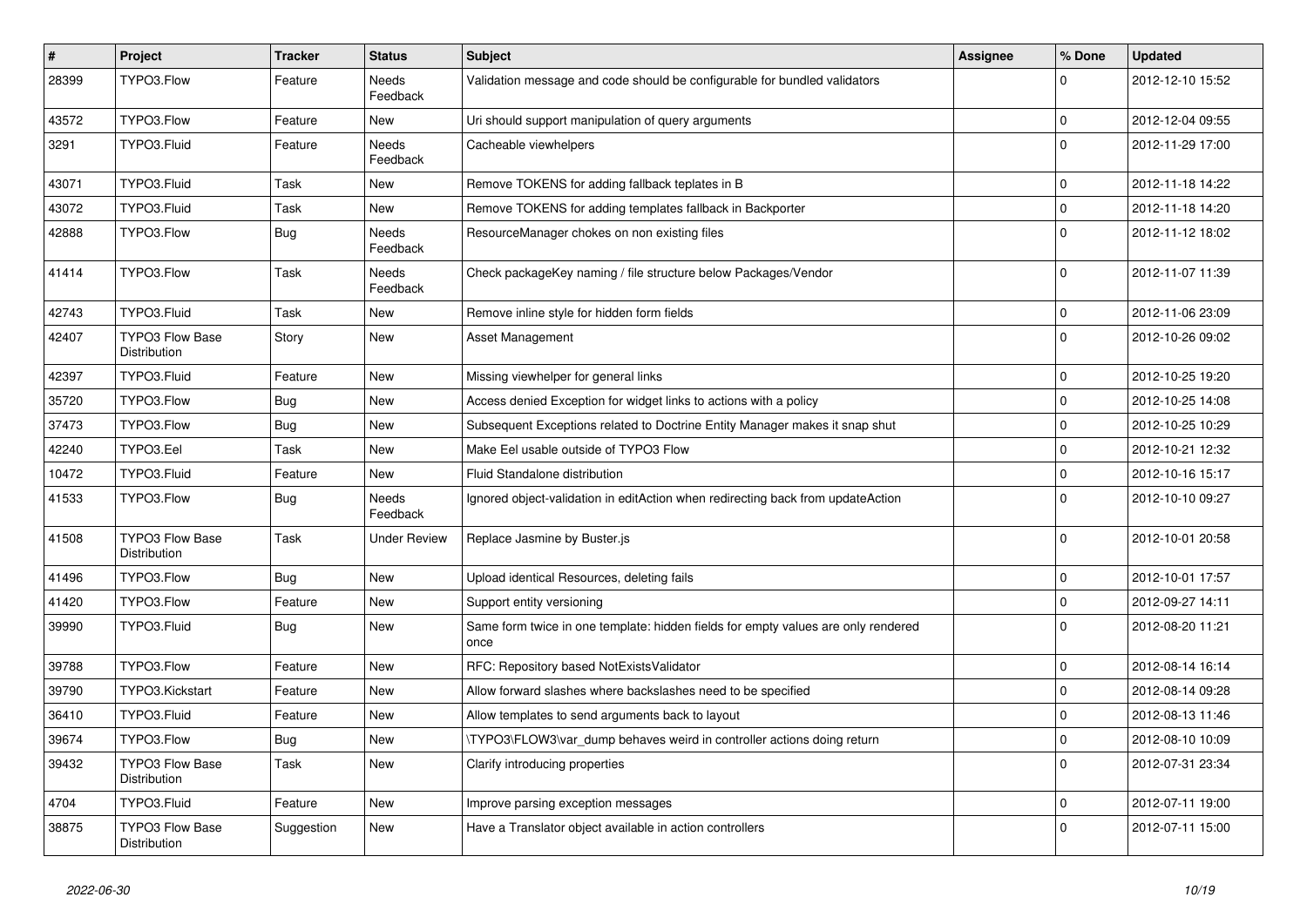| $\vert$ # | Project     | <b>Tracker</b> | <b>Status</b> | <b>Subject</b>                                                                                       | <b>Assignee</b> | % Done      | <b>Updated</b>   |
|-----------|-------------|----------------|---------------|------------------------------------------------------------------------------------------------------|-----------------|-------------|------------------|
| 30555     | TYPO3.Fluid | Feature        | New           | Make TagBuilder more extensible                                                                      |                 | $\Omega$    | 2012-06-29 12:41 |
| 37227     | TYPO3.Flow  | Bug            | On Hold       | securityContext->getParty is not available in widget context                                         |                 | 0           | 2012-06-25 22:14 |
| 38369     | TYPO3.Fluid | Bug            | <b>New</b>    | Resource ViewHelpers should not fall back to request package                                         |                 | 0           | 2012-06-25 15:55 |
| 36655     | TYPO3.Fluid | Bug            | <b>New</b>    | <b>Pagination Links</b>                                                                              |                 | $\mathbf 0$ | 2012-06-23 22:18 |
| 31339     | TYPO3.Flow  | Task           | On Hold       | Search                                                                                               |                 | $\mathbf 0$ | 2012-06-21 12:17 |
| 38130     | TYPO3.Fluid | Feature        | <b>New</b>    | Checkboxes and multiple select fields should have an assignable default value                        |                 | $\mathbf 0$ | 2012-06-17 09:54 |
| 37846     | TYPO3.Flow  | Feature        | New           | Should be able to declare more than one controllerObjectName per requestPatterns                     |                 | 0           | 2012-06-11 11:10 |
| 37831     | TYPO3.Flow  | Task           | <b>New</b>    | Evaluate using PHP 5.4's internal web server for Functional Testing                                  |                 | $\Omega$    | 2012-06-08 09:27 |
| 37571     | TYPO3.Flow  | Bug            | <b>New</b>    | Inherited proxies fail when implementing clone                                                       |                 | $\mathbf 0$ | 2012-06-04 12:15 |
| 37619     | TYPO3.Fluid | <b>Bug</b>     | <b>New</b>    | Fatal Error when using variable in name attribute of Section ViewHelper                              |                 | 0           | 2012-05-30 23:17 |
| 32985     | TYPO3.Flow  | Feature        | New           | Implement Processing Rules when merging numerically-indexed arrays                                   |                 | $\mathbf 0$ | 2012-05-30 09:35 |
| 37564     | TYPO3.Flow  | Bug            | New           | Validation of Parent Object containing properties of type ManyToOne and ManyToMany<br>to same Target |                 | 0           | 2012-05-29 11:55 |
| 28136     | TYPO3.Flow  | Feature        | New           | HTTP Semantics for Transactions and more                                                             |                 | $\mathbf 0$ | 2012-05-21 16:15 |
| 37316     | TYPO3.Flow  | <b>Bug</b>     | <b>New</b>    | Use findBestMatchingLocale instead of getDefaultLocale?                                              |                 | 0           | 2012-05-20 09:35 |
| 37279     | TYPO3.Flow  | Feature        | New           | Request PropertyMapping                                                                              |                 | 0           | 2012-05-18 16:06 |
| 36955     | TYPO3.Flow  | Feature        | <b>New</b>    | Add type filter to var_dump()                                                                        |                 | $\mathbf 0$ | 2012-05-08 16:39 |
| 36804     | TYPO3.Flow  | Bug            | New           | Orphaned entities within aggregates are not removed                                                  |                 | $\mathbf 0$ | 2012-05-03 11:54 |
| 36634     | TYPO3.Flow  | <b>Bug</b>     | <b>New</b>    | Reconstituted entities do not have their properties set when initializeObject() is called            |                 | 0           | 2012-04-26 21:28 |
| 36633     | TYPO3.Flow  | Bug            | <b>New</b>    | Reconstituted entities should not have the FLOW3 Persistence clone property set                      |                 | $\mathbf 0$ | 2012-04-26 21:24 |
| 36559     | TYPO3.Fluid | Feature        | <b>New</b>    | New widget progress bar                                                                              |                 | 0           | 2012-04-25 15:11 |
| 36510     | TYPO3.Flow  | Feature        | <b>New</b>    | <b>Firewall Redirect?</b>                                                                            |                 | $\mathbf 0$ | 2012-04-24 12:57 |
| 36509     | TYPO3.Flow  | Feature        | <b>New</b>    | redirectToUri to an uri with acl forces a 403 because of missing csrf token.                         |                 | 0           | 2012-04-24 12:44 |
| 36508     | TYPO3.Flow  | <b>Bug</b>     | <b>New</b>    | <b>AuthenticationProvider Request Patterns</b>                                                       |                 | $\mathbf 0$ | 2012-04-24 12:39 |
| 36495     | TYPO3.Flow  | Bug            | <b>New</b>    | HTTP Response is sent before persistence preventing Exceptions to be displayed on<br>redirect        |                 | $\Omega$    | 2012-04-24 00:28 |
| 35970     | TYPO3.Flow  | Task           | <b>New</b>    | Improve performance of Utility/Arrays::integerExplode by using array map                             |                 | $\mathbf 0$ | 2012-04-13 15:38 |
| 35831     | TYPO3.Flow  | <b>Bug</b>     | <b>New</b>    | Deleting or unpublishing of a resource deletes all published symlinks<br>(Web/ Resources/Persistent) |                 | $\Omega$    | 2012-04-11 09:31 |
| 35783     | TYPO3.Flow  | Feature        | <b>New</b>    | Lifecycle method after property mapping                                                              |                 | $\mathbf 0$ | 2012-04-08 21:01 |
| 35781     | TYPO3.Flow  | Feature        | <b>New</b>    | Model validation                                                                                     |                 | 0           | 2012-04-08 17:06 |
| 35083     | TYPO3.Flow  | Bug            | New           | involving SecurityContext in Widget's __ wakeup situation leads to an exception                      |                 | $\mathbf 0$ | 2012-03-21 13:06 |
| 32869     | TYPO3.Flow  | <b>Bug</b>     | <b>New</b>    | Security config tokenClass doesnt throw exception if not found the class                             |                 | $\Omega$    | 2012-03-19 10:53 |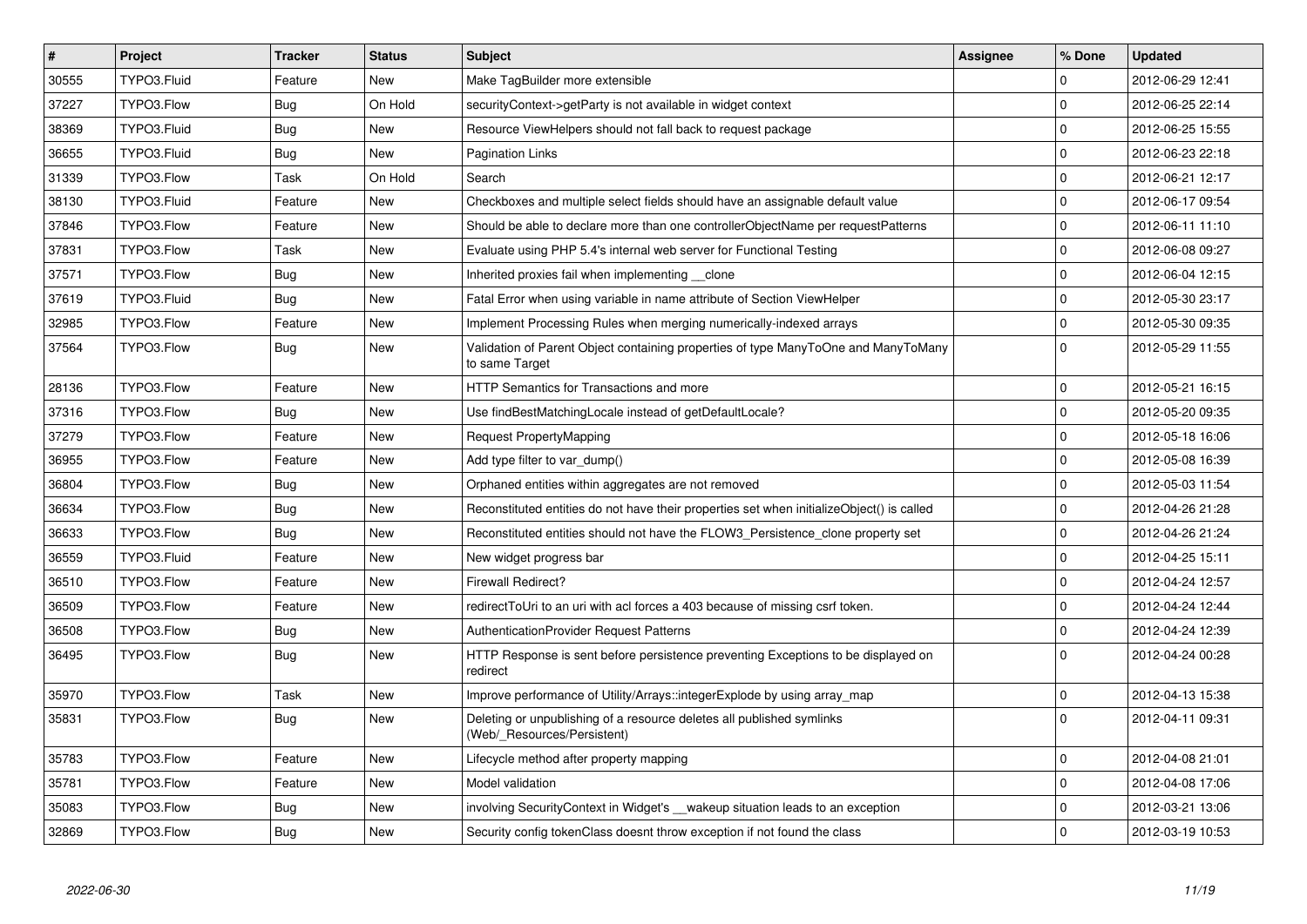| #     | Project                                | <b>Tracker</b> | <b>Status</b>     | Subject                                                                          | Assignee | % Done      | <b>Updated</b>   |
|-------|----------------------------------------|----------------|-------------------|----------------------------------------------------------------------------------|----------|-------------|------------------|
| 9861  | TYPO3.Flow                             | Feature        | Needs<br>Feedback | Leave logging up and running as long as possible                                 |          |             | 2012-03-15 10:53 |
| 29258 | TYPO3.Flow                             | Feature        | Needs<br>Feedback | Provide a way to override classes by environment                                 |          | $\Omega$    | 2012-03-14 19:29 |
| 31484 | TYPO3.Flow                             | Feature        | Needs<br>Feedback | possibility to modify inner workings of proxy class builder                      |          | $\Omega$    | 2012-03-14 18:10 |
| 28319 | TYPO3.Flow                             | Bug            | Needs<br>Feedback | Access denied will be logged at the wrong location in nested calls               |          | $\Omega$    | 2012-03-14 14:52 |
| 27379 | TYPO3.Flow                             | Bug            | Needs<br>Feedback | add check to clear the database at tearDown in testing                           |          | $\Omega$    | 2012-03-14 14:41 |
| 11039 | TYPO3.Flow                             | Bug            | Needs<br>Feedback | Static object container injects properties to result of factory object           |          | $\Omega$    | 2012-03-14 13:41 |
| 34816 | TYPO3.Flow                             | Feature        | New               | Long text encryption                                                             |          | 0           | 2012-03-14 08:33 |
| 27607 | TYPO3.Fluid                            | Bug            | New               | Make Fluid comparisons work when first element is STRING, second is NULL.        |          | $\mathbf 0$ | 2012-03-12 19:18 |
| 8989  | TYPO3.Fluid                            | Feature        | Needs<br>Feedback | Search path for fluid template files                                             |          | $\Omega$    | 2012-03-12 18:10 |
| 33049 | TYPO3.Flow                             | Feature        | New               | Allow configuration of context without environment variable (needed for IIS)     |          | $\mathbf 0$ | 2012-03-07 20:51 |
| 34309 | TYPO3.Fluid                            | Task           | New               | Unknown ViewHelpers cause exception - should be handled more graceful            |          | $\mathbf 0$ | 2012-03-07 18:40 |
| 33078 | TYPO3.Flow                             | Bug            | New               | No Redirect to Login                                                             |          | $\mathbf 0$ | 2012-03-07 17:45 |
| 33308 | <b>TYPO3 Flow Base</b><br>Distribution | Task           | New               | General date and time handling rules                                             |          | $\Omega$    | 2012-03-06 16:05 |
| 34404 | TYPO3.Flow                             | Bug            | New               | JsonView transformObject does not respect _descendAll configuration              |          | $\mathbf 0$ | 2012-02-29 01:12 |
| 34133 | TYPO3.Flow                             | Feature        | New               | RFC: Handle Semicolons in Path part of URIs as Scoped Path Parameters            |          | $\mathbf 0$ | 2012-02-21 15:17 |
| 33710 | TYPO3.Flow                             | Feature        | New               | Configuration based on Domain                                                    |          | $\mathbf 0$ | 2012-02-06 16:08 |
| 32035 | TYPO3.Fluid                            | Task           | New               | Improve fluid error messages                                                     |          | $\Omega$    | 2012-01-27 15:59 |
| 33465 | TYPO3.Flow                             | Bug            | New               | Some vital commands to recover the system fail when recovery is needed           |          | $\mathbf 0$ | 2012-01-26 15:51 |
| 33293 | TYPO3.Flow                             | Bug            | New               | Injection to private variable results in injection of the the wrong class        |          | $\mathbf 0$ | 2012-01-18 16:41 |
| 33018 | TYPO3.Flow                             | Feature        | New               | Translator should support override of labels from other packages                 |          | $\mathbf 0$ | 2012-01-06 13:05 |
| 9313  | TYPO3.Flow                             | Feature        | New               | Support for currencies                                                           |          | $\Omega$    | 2011-12-15 17:44 |
| 8464  | TYPO3.Flow                             | Feature        | New               | Write settings using the ConfigurationManager                                    |          | $\mathbf 0$ | 2011-12-15 17:06 |
| 32294 | TYPO3.Flow                             | Feature        | New               | Lazy initialization of loggers                                                   |          |             | 2011-12-05 10:29 |
| 32105 | TYPO3.Flow                             | Bug            | New               | Ignore Validation ignored if ACL is set for this controller action               |          | $\mathbf 0$ | 2011-11-26 11:22 |
| 31955 | TYPO3.Fluid                            | Feature        | New               | f:uri.widget                                                                     |          | $\mathbf 0$ | 2011-11-22 12:27 |
| 31210 | TYPO3.Flow                             | <b>Bug</b>     | New               | constructor of proxy class not compatible with interfaces defening a constructor |          | $\mathbf 0$ | 2011-11-07 22:02 |
| 31262 | TYPO3.Flow                             | Feature        | New               | Named arguments in Objects.yaml for constructor arguments                        |          | $\mathbf 0$ | 2011-10-25 10:26 |
| 31261 | TYPO3.Flow                             | Feature        | New               | Virtual objects - generate proxy classes for interfaces                          |          | $\mathbf 0$ | 2011-10-25 10:23 |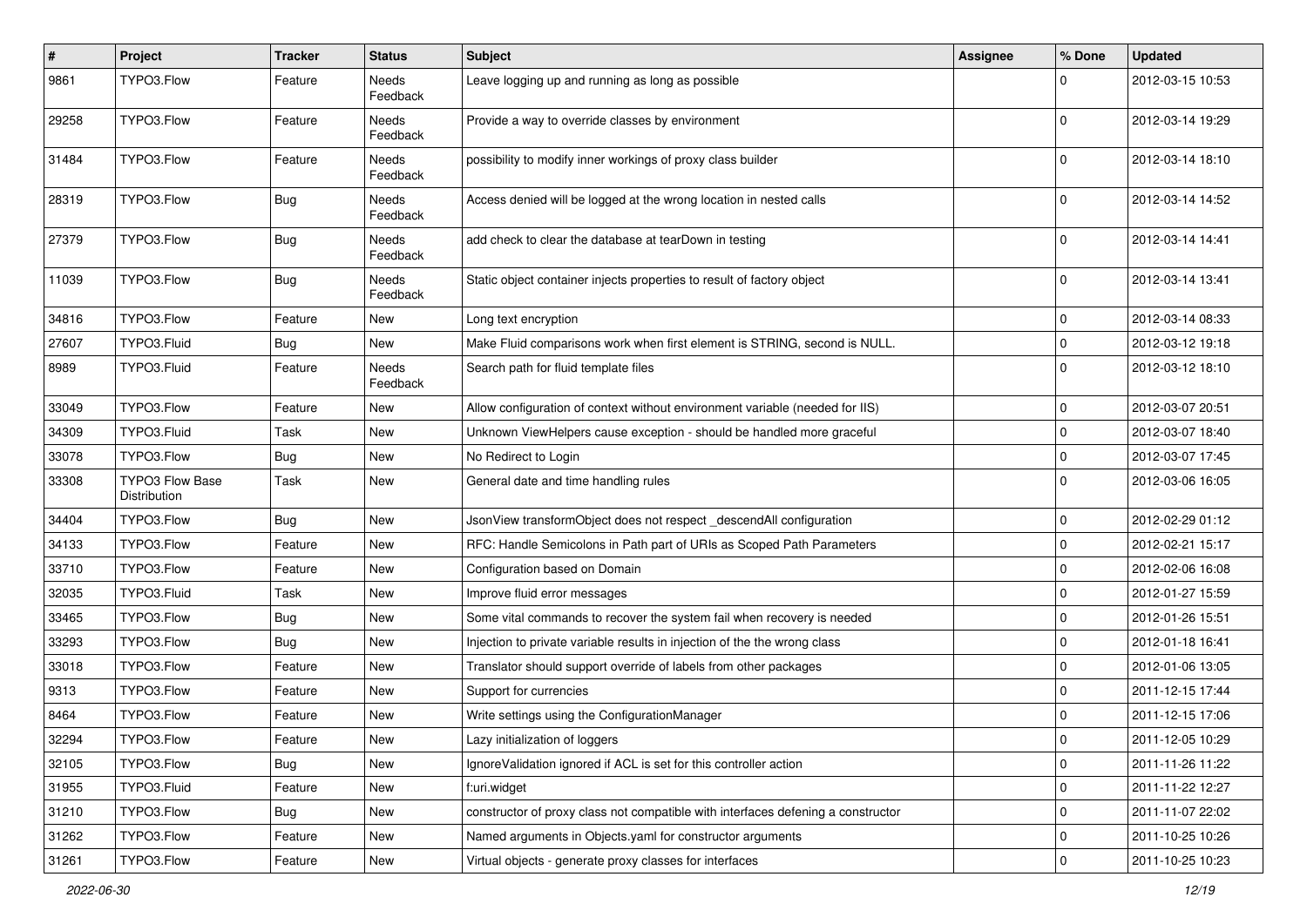| #     | <b>Project</b>                         | <b>Tracker</b> | <b>Status</b> | <b>Subject</b>                                                                                                                                          | Assignee | % Done      | <b>Updated</b>   |
|-------|----------------------------------------|----------------|---------------|---------------------------------------------------------------------------------------------------------------------------------------------------------|----------|-------------|------------------|
| 30418 | TYPO3.Flow                             | Feature        | New           | Package bootstrapping following dependencies                                                                                                            |          | 0           | 2011-10-21 13:38 |
| 28554 | TYPO3.Fluid                            | Bug            | New           | (v4) implement feature flag to disable caching                                                                                                          |          | 0           | 2011-10-21 13:37 |
| 28553 | TYPO3.Fluid                            | Bug            | New           | improve XHProf test setup                                                                                                                               |          | $\mathbf 0$ | 2011-10-21 13:37 |
| 28552 | TYPO3.Fluid                            | Bug            | New           | (v5) write ViewHelper test for compiled run; adjust functional test to do two passes<br>(uncached & cached)                                             |          | $\Omega$    | 2011-10-21 13:37 |
| 28550 | TYPO3.Fluid                            | Bug            | New           | (v4) make widgets cacheable, i.e. not implement childnodeaccess interface                                                                               |          | $\mathbf 0$ | 2011-10-21 13:37 |
| 28549 | TYPO3.Fluid                            | <b>Bug</b>     | New           | make widgets cacheable, i.e. not implement childnodeaccess interface                                                                                    |          | $\mathbf 0$ | 2011-10-21 13:37 |
| 13045 | TYPO3.Fluid                            | Bug            | New           | Entity decode of strings are different between if-conditions and output of variable                                                                     |          | $\mathbf 0$ | 2011-10-21 13:37 |
| 8648  | TYPO3.Fluid                            | Bug            | New           | format.crop ViewHelper should support all features of the crop stdWrap function                                                                         |          | $\mathbf 0$ | 2011-10-21 13:37 |
| 3481  | TYPO3.Fluid                            | <b>Bug</b>     | New           | Use ViewHelperVariableContainer in PostParseFacet                                                                                                       |          | 0           | 2011-10-21 13:37 |
| 31002 | TYPO3.Flow                             | Bug            | New           | Generated sleep method handles static properties as members.                                                                                            |          | $\mathbf 0$ | 2011-10-21 13:20 |
| 30425 | TYPO3.Flow                             | Bug            | New           | New methods are not updated in Policies during Development                                                                                              |          | $\mathbf 0$ | 2011-10-21 13:20 |
| 30424 | TYPO3.Flow                             | <b>Bug</b>     | New           | Forward object arguments with changes                                                                                                                   |          | 0           | 2011-10-21 13:20 |
| 29425 | TYPO3.Flow                             | Bug            | New           | Deletion of a blog post with resources fails with FK constraint error                                                                                   |          | $\mathbf 0$ | 2011-10-21 13:20 |
| 25988 | TYPO3.Flow                             | Bug            | New           | Useless proxies are built for some classes                                                                                                              |          | $\mathbf 0$ | 2011-10-21 13:20 |
| 10678 | TYPO3.Flow                             | <b>Bug</b>     | New           | ReflectionService doesn't reflect methods of child classes correctly when they get<br>reflected before their parent class in the initialization process |          | $\Omega$    | 2011-10-21 13:20 |
| 9950  | TYPO3.Fluid                            | Task           | <b>New</b>    | Binding to nested arrays impossible for form-elements                                                                                                   |          | $\mathbf 0$ | 2011-10-20 01:48 |
| 1785  | TYPO3.Flow                             | Feature        | New           | Automatic garbage collection for expired cache entries                                                                                                  |          | $\mathbf 0$ | 2011-10-20 01:43 |
| 3580  | TYPO3.Flow                             | Feature        | New           | Create an administration panel for the FLOW3 Development context                                                                                        |          | $\mathbf 0$ | 2011-10-13 15:21 |
| 9537  | TYPO3.Flow                             | Feature        | New           | Query criterions should be able to compare whole objects                                                                                                |          | 0           | 2011-10-04 18:42 |
| 10911 | TYPO3.Fluid                            | Task           | New           | Tx_Fluid_ViewHelpers_Form_AbstractFormViewHelper->renderHiddenIdentityField<br>should be more reliable                                                  |          | $\Omega$    | 2011-09-30 12:29 |
| 30428 | TYPO3.Flow                             | Feature        | New           | Cloning of request arguments                                                                                                                            |          | $\mathbf 0$ | 2011-09-29 13:26 |
| 30258 | TYPO3.Flow                             | Feature        | New           | Support optional package dependencies                                                                                                                   |          | $\mathbf 0$ | 2011-09-24 18:34 |
| 29794 | TYPO3.Kickstart                        | Feature        | New           | Initialize collections in generated models                                                                                                              |          | $\mathbf 0$ | 2011-09-14 23:23 |
| 29476 | TYPO3.Flow                             | Feature        | New           | Provider rendering time and query count for request                                                                                                     |          | $\mathbf 0$ | 2011-09-05 09:22 |
| 26767 | TYPO3.Flow                             | Feature        | New           | Reflection method to get a method return type and documentation                                                                                         |          | $\Omega$    | 2011-08-29 21:45 |
| 29202 | TYPO3.Flow                             | Task           | New           | Provide a Cherokee Server Configuration for FLOW3                                                                                                       |          | $\Omega$    | 2011-08-24 07:45 |
| 28964 | <b>TYPO3 Flow Base</b><br>Distribution | Feature        | New           | Integrate Behat tool for BDD                                                                                                                            |          | $\mathbf 0$ | 2011-08-13 16:03 |
| 28231 | TYPO3.Flow                             | Feature        | New           | Allow output to STDERR for CLI Response                                                                                                                 |          | $\mathbf 0$ | 2011-07-15 13:32 |
| 9514  | TYPO3.Fluid                            | Feature        | New           | Support explicit Array Arguments for ViewHelpers                                                                                                        |          | $\mathbf 0$ | 2011-05-06 11:03 |
| 25907 | TYPO3.Flow                             | Task           | New           | Referrer should only contain the URI of the previous request                                                                                            |          | $\mathbf 0$ | 2011-04-12 12:00 |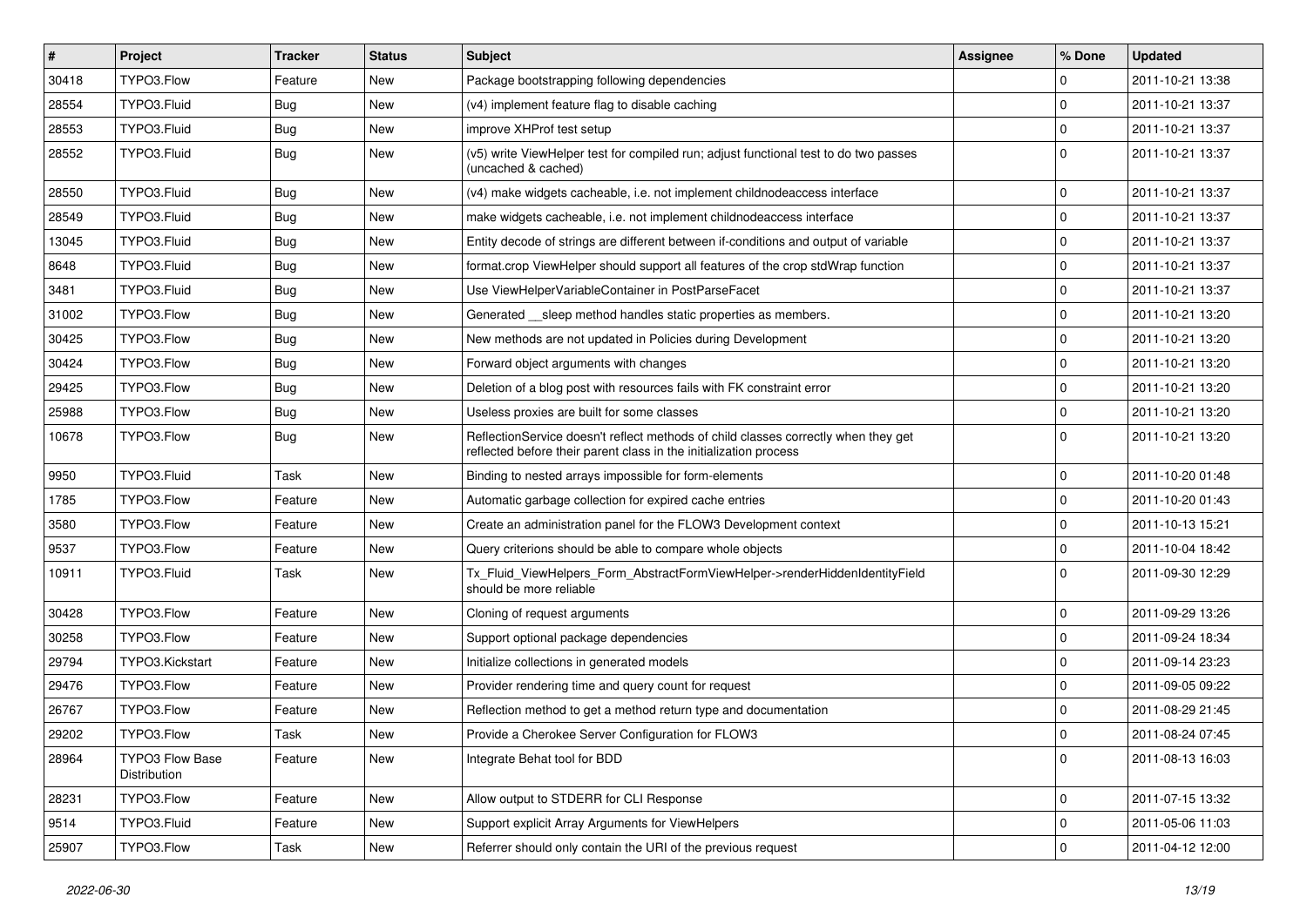| $\vert$ # | Project                                | <b>Tracker</b> | <b>Status</b>       | Subject                                                                                                    | Assignee     | % Done      | <b>Updated</b>   |
|-----------|----------------------------------------|----------------|---------------------|------------------------------------------------------------------------------------------------------------|--------------|-------------|------------------|
| 8981      | TYPO3.Flow                             | Feature        | New                 | Security/Performance: Provide Webserver Configuration file for common webservers -<br>do not use .htaccess |              | 0           | 2010-10-20 11:39 |
| 8463      | TYPO3.Flow                             | Feature        | New                 | Check security policy for objects reconstituted in the session scope                                       |              | $\mathbf 0$ | 2010-10-20 11:39 |
| 8462      | TYPO3.Flow                             | Feature        | New                 | Check subobjects in query rewriting                                                                        |              | 0           | 2010-10-20 11:39 |
| 6178      | TYPO3.Flow                             | Feature        | <b>New</b>          | Implement FileType and FileSize validators                                                                 |              | 0           | 2010-10-20 11:39 |
| 5774      | TYPO3.Flow                             | Feature        | New                 | Package Manager should clear all cache entries tagged with %PACKAGE%                                       |              | 0           | 2010-10-20 11:39 |
| 3755      | TYPO3.Flow                             | Task           | <b>New</b>          | Concurrency stress testing and cache mechanism                                                             |              | $\mathbf 0$ | 2010-10-20 11:39 |
| 3587      | TYPO3.Flow                             | Feature        | New                 | Enforce validation rules for value objects already in constructor                                          |              | 0           | 2010-10-20 11:39 |
| 51183     | <b>TYPO3 Flow Base</b><br>Distribution | Task           | <b>New</b>          | CLI improvements                                                                                           |              | 50          | 2015-02-25 17:45 |
| 55953     | TYPO3.Flow                             | Task           | New                 | Repair and streamline ValueObject support                                                                  |              | 50          | 2015-02-16 00:30 |
| 58579     | TYPO3.Flow                             | Feature        | New                 | Adding own environment constants to Flow                                                                   |              | 50          | 2014-05-06 22:14 |
| 41843     | <b>TYPO3 Flow Base</b><br>Distribution | Bug            | New                 | Composer and rename issues (umbrella issue)                                                                |              | 60          | 2013-01-15 17:19 |
| 26664     | TYPO3.Fluid                            | Task           | <b>New</b>          | Clean up Form ViewHelpers                                                                                  |              | 75          | 2012-06-20 11:37 |
| 26658     | TYPO3.Fluid                            | Task           | New                 | Make Form ViewHelpers consistent                                                                           |              | 75          | 2012-06-20 11:37 |
| 27561     | TYPO3.Flow                             | Task           | Accepted            | Complete documentation                                                                                     |              | 84          | 2013-09-23 12:56 |
| 51676     | TYPO3.Flow                             | Feature        | <b>Under Review</b> | Support of symlinks for Resources                                                                          |              | 100         | 2015-06-13 12:51 |
| 58975     | TYPO3.Flow                             | <b>Bug</b>     | New                 | Fix command for Linux in Qucikstart documentation                                                          |              | 100         | 2014-05-21 19:47 |
| 45413     | <b>TYPO3 Flow Base</b><br>Distribution | <b>Bug</b>     | <b>Under Review</b> | Overriding boolean properties using Objects yaml is broken                                                 |              | 100         | 2013-12-10 13:26 |
| 26745     | TYPO3.Flow                             | Feature        | New                 | MVC should know about entities lying in the session                                                        |              | 100         | 2012-07-10 12:14 |
| 30937     | TYPO3.Fluid                            | <b>Bug</b>     | <b>New</b>          | CropViewHelper stringToTruncate can't be supplied so it can't be easily extended                           |              | 100         | 2011-10-21 13:37 |
| 51239     | TYPO3.Fluid                            | Bug            | <b>Under Review</b> | AbstractViewHelper use incorrect method signature for "\$this->systemLogger->log()"                        | Adrian Föder | 0           | 2014-04-11 11:17 |
| 56074     | <b>TYPO3 Flow Base</b><br>Distribution | Bug            | New                 | Parse errors cause meaningless Flow exception messages.                                                    | Adrian Föder | 0           | 2014-02-18 14:14 |
| 54195     | TYPO3.Fluid                            | Task           | <b>New</b>          | Rename and move FormViewHelper's errorClass value, currently 'f3-form-error'                               | Adrian Föder | $\mathbf 0$ | 2014-02-15 12:19 |
| 49025     | TYPO3.Flow                             | Task           | <b>Under Review</b> | Dynamic locale detection / determination                                                                   | Adrian Föder | $\mathbf 0$ | 2013-12-28 10:48 |
| 51972     | TYPO3.Flow                             | <b>Bug</b>     | <b>New</b>          | Joins for every deep property constraint make cartesian selection                                          | Adrian Föder | 0           | 2013-09-13 10:04 |
| 49806     | TYPO3.Flow                             | Task           | Accepted            | Date formatting should care about the time zone                                                            | Adrian Föder | 0           | 2013-07-09 10:16 |
| 49566     | TYPO3.Flow                             | <b>Bug</b>     | New                 | NULL source values are not handled correctly                                                               | Adrian Föder | 0           | 2013-07-02 08:21 |
| 48167     | TYPO3.Flow                             | Feature        | Accepted            | Command line account and role browsing                                                                     | Adrian Föder | 0           | 2013-05-21 13:28 |
| 45851     | TYPO3.Flow                             | Feature        | Needs<br>Feedback   | Allow referencing environment variables in Settings.yaml                                                   | Adrian Föder | 0           | 2013-04-30 14:12 |
| 44542     | TYPO3.Flow                             | Task           | New                 | Mention the risk of requestPatterns regarding foreign package's SecurityContext usage                      | Adrian Föder | 0           | 2013-01-17 18:39 |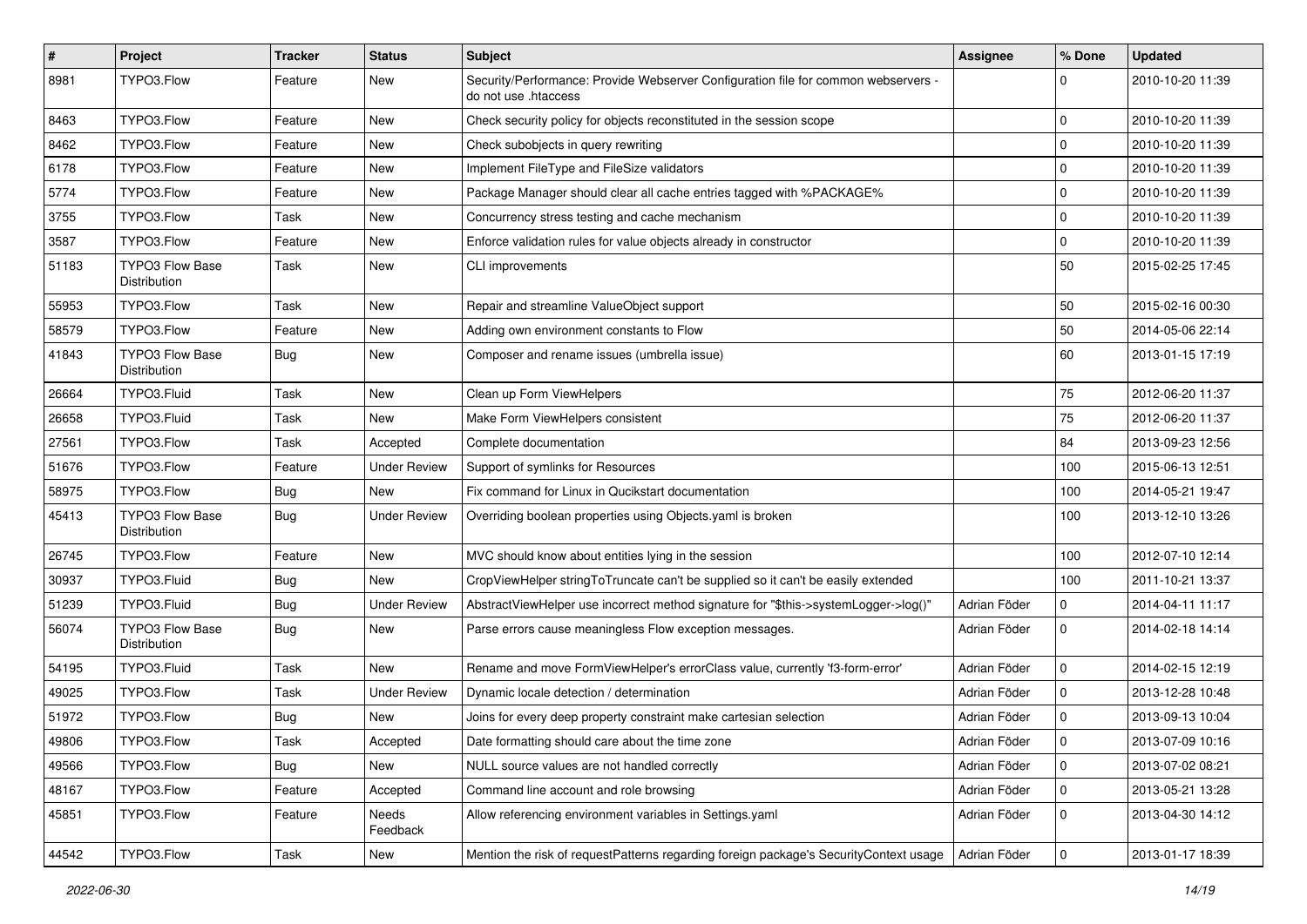| $\vert$ # | Project                         | <b>Tracker</b> | <b>Status</b>       | <b>Subject</b>                                                                                     | <b>Assignee</b>             | % Done      | <b>Updated</b>   |
|-----------|---------------------------------|----------------|---------------------|----------------------------------------------------------------------------------------------------|-----------------------------|-------------|------------------|
| 51809     | TYPO3.Flow                      | <b>Bug</b>     | Under Review        | Commit "[BUGFIX] Published resources don't support symlinks" produces an fatal error<br>on Windows | Adrian Föder                | 100         | 2015-06-13 12:51 |
| 59672     | TYPO3.Flow                      | Feature        | <b>Under Review</b> | Add support for Doctrine 2.5 embeddables                                                           | Alexander Berl              | 0           | 2015-04-08 17:42 |
| 48596     | TYPO3.Flow                      | Bug            | <b>Under Review</b> | Ignored Tags configuration should be easier to configure from packages                             | Alexander Berl              | $\mathbf 0$ | 2015-02-14 13:00 |
| 48532     | TYPO3.Flow                      | Bug            | <b>Under Review</b> | JsonView Configuration behaves differently for arrays and objects                                  | Alexander Berl              | 0           | 2014-06-11 15:53 |
| 47339     | TYPO3.Flow                      | Feature        | Needs<br>Feedback   | Allow RequestHandlers to get the current Request injected                                          | Alexander Berl              | $\mathbf 0$ | 2013-05-21 13:28 |
| 9968      | TYPO3.Flow                      | Feature        | New                 | Promote security publishing configuration automatically when persisting models                     | Andreas<br>Förthner         | $\mathbf 0$ | 2013-12-09 22:03 |
| 38065     | TYPO3.Flow                      | Feature        | New                 | Implement content security for DQL queries                                                         | Andreas<br>Förthner         | $\mathbf 0$ | 2013-05-21 13:28 |
| 5442      | TYPO3.Flow                      | Feature        | New                 | Destroy session / logout user on deleting an account                                               | Andreas<br>Förthner         | $\mathbf 0$ | 2012-10-25 08:46 |
| 40824     | TYPO3.Flow                      | <b>Bug</b>     | Needs<br>Feedback   | Modified action controller methods not detected properly                                           | Andreas<br>Förthner         | $\mathbf 0$ | 2012-10-01 20:33 |
| 3621      | TYPO3.Flow                      | Feature        | New                 | Implement dynamic firewall filter registration                                                     | Andreas<br>Förthner         | $\mathbf 0$ | 2012-05-21 16:15 |
| 3619      | TYPO3.Flow                      | Feature        | New                 | Implement System Policy Support/System Security                                                    | Andreas<br>Förthner         | $\mathbf 0$ | 2012-05-21 16:15 |
| 35420     | TYPO3 Flow Base<br>Distribution | Suggestion     | New                 | Review use of try / catch in the Security Framework                                                | Andreas<br>Förthner         | $\mathbf 0$ | 2012-03-31 00:00 |
| 29387     | TYPO3.Flow                      | Feature        | Needs<br>Feedback   | A token with wrong credentials should throw an exception                                           | Andreas<br>Förthner         | 0           | 2011-08-31 15:32 |
| 6602      | TYPO3.Flow                      | Feature        | New                 | Implement after invocation handling                                                                | Andreas<br>Förthner         | $\mathbf 0$ | 2011-01-07 11:15 |
| 6603      | TYPO3.Flow                      | Feature        | New                 | Provide a policy management API                                                                    | Andreas<br>Förthner         | $\Omega$    | 2010-10-20 11:39 |
| 6601      | TYPO3.Flow                      | Task           | On Hold             | Introduce a new roles definition syntax including runtime constraints                              | Andreas<br>Förthner         | 0           | 2010-10-20 11:39 |
| 59057     | TYPO3.Fluid                     | Bug            | <b>Under Review</b> | Hidden empty value fields shoud be disabled when related field is disabled                         | <b>Bastian</b><br>Waidelich | $\Omega$    | 2014-06-18 17:23 |
| 53806     | TYPO3.Fluid                     | <b>Bug</b>     | <b>Under Review</b> | Paginate widget maximumNumberOfLinks rendering wrong number of links                               | Bastian<br>Waidelich        | $\mathbf 0$ | 2014-06-18 12:13 |
| 58862     | TYPO3.Fluid                     | Bug            | Needs<br>Feedback   | FormViewHelper doesn't accept NULL as value for \$arguments                                        | Bastian<br>Waidelich        | $\mathbf 0$ | 2014-06-04 12:49 |
| 58494     | TYPO3.Flow                      | <b>Bug</b>     | Needs<br>Feedback   | Inifinite redirects if index.php presents in URI                                                   | Bastian<br>Waidelich        | $\mathbf 0$ | 2014-05-25 11:29 |
| 58773     | TYPO3.Flow                      | <b>Bug</b>     | Accepted            | Improve NoMatchingRouteException                                                                   | <b>Bastian</b><br>Waidelich | $\mathbf 0$ | 2014-05-13 15:59 |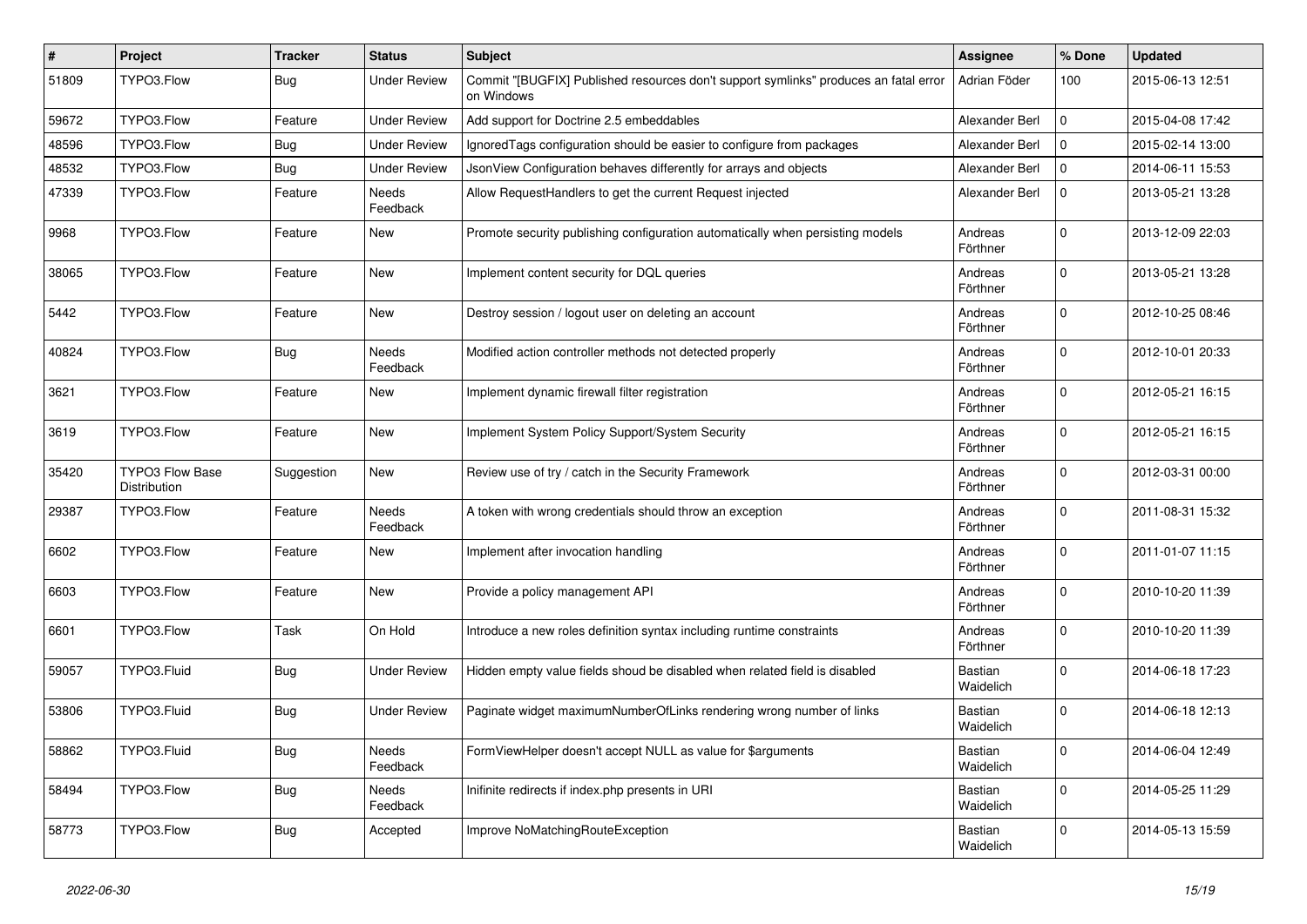| #     | <b>Project</b>                         | <b>Tracker</b> | <b>Status</b>            | <b>Subject</b>                                                                                                       | Assignee                | % Done      | <b>Updated</b>   |
|-------|----------------------------------------|----------------|--------------------------|----------------------------------------------------------------------------------------------------------------------|-------------------------|-------------|------------------|
| 45405 | TYPO3.Flow                             | Bug            | Accepted                 | Uncaught Exception in DynamicRoutePart                                                                               | Bastian<br>Waidelich    | 0           | 2014-03-05 11:19 |
| 53350 | TYPO3.Flow                             | <b>Bug</b>     | Accepted                 | Trying to create a Link in an Template in CLI Context should provide a helpful exception                             | Bastian<br>Waidelich    | $\Omega$    | 2013-11-05 15:00 |
| 50395 | TYPO3.Flow                             | <b>Bug</b>     | Accepted                 | Route cache caches routes for non dispatchable requests                                                              | Bastian<br>Waidelich    | $\Omega$    | 2013-10-14 12:00 |
| 37302 | TYPO3.Flow                             | <b>Bug</b>     | Needs<br>Feedback        | NumberValidator                                                                                                      | Carsten Bleicker   0    |             | 2013-07-03 08:36 |
| 55306 | TYPO3.Flow                             | <b>Bug</b>     | <b>Under Review</b>      | Filenames should not exceed 255 characters                                                                           | Christian Müller        | $\Omega$    | 2015-10-04 21:35 |
| 8923  | TYPO3.Flow                             | Task           | <b>Under Review</b>      | Provide a Nginx Server Configuration for FLOW3                                                                       | Christian Müller        | $\Omega$    | 2014-06-19 16:34 |
| 55870 | TYPO3.Flow                             | Feature        | <b>New</b>               | Enhance f:form.textfield or add a f:form.datefield VH with enhanced validation and<br>propertymapping                | Christian Müller        | $\Omega$    | 2014-04-15 12:32 |
| 3725  | TYPO3.Fluid                            | Feature        | <b>New</b>               | <b>CSS Engine</b>                                                                                                    | Christian Müller        | $\Omega$    | 2014-04-03 13:24 |
| 34134 | TYPO3.Flow                             | <b>Bug</b>     | <b>Needs</b><br>Feedback | PropertyMapper throws unnecessary exception                                                                          | Christian Müller        | $\Omega$    | 2014-02-19 10:14 |
| 55008 | TYPO3.Fluid                            | Bug            | <b>Under Review</b>      | Interceptors should be used in Partials                                                                              | Christian Müller        | $\Omega$    | 2014-01-15 08:44 |
| 54146 | TYPO3.Flow                             | <b>Bug</b>     | <b>New</b>               | Different sorting of arguments in ACL Patterns doesnt work                                                           | Christian Müller        | $\Omega$    | 2013-12-02 19:23 |
| 46425 | TYPO3.Flow                             | Task           | <b>Under Review</b>      | DI proxy classes use raw reflection instead of RelfectionService                                                     | Christian Müller        | $\Omega$    | 2013-08-14 15:35 |
| 48898 | TYPO3.Flow                             | <b>Bug</b>     | <b>New</b>               | configuration for roles fails if one of Policy yaml files contain empty "roles array"                                | Christian Müller        | $\Omega$    | 2013-06-05 19:06 |
| 46974 | TYPO3.Flow                             | Bug            | Accepted                 | Original and Proxy class in one file makes it difficult to reach 100% code coverage for<br>functional tests          | Christian Müller        | $\Omega$    | 2013-05-21 13:28 |
| 30890 | TYPO3.Flow                             | Feature        | Accepted                 | Developer Toolbar                                                                                                    | Christian Müller        | $\mathbf 0$ | 2013-05-21 13:28 |
| 47423 | <b>TYPO3 Flow Base</b><br>Distribution | Task           | Under Review             | Decouple TYPO3.Party from Flow                                                                                       | Christian Müller        | $\Omega$    | 2013-04-22 09:34 |
| 45253 | TYPO3.Flow                             | Task           | Accepted                 | Throw exception in PointcutMethodNameFilter if given method's argument does not<br>match the actual method signature | Christian Müller        | $\Omega$    | 2013-03-07 16:33 |
| 33628 | TYPO3.Fluid                            | Bug            | Needs<br>Feedback        | Multicheckboxes (multiselect) for Collections don't work                                                             | Christian Müller        | $\Omega$    | 2012-06-28 10:27 |
| 26986 | TYPO3.Flow                             | Feature        | Accepted                 | Debug toolbar                                                                                                        | Christian Müller        | $\mathbf 0$ | 2012-06-08 20:41 |
| 41900 | TYPO3.Flow                             | Feature        | Accepted                 | Check for duplicate PSR-0 autoload namespaces                                                                        | Christian Jul<br>Jensen | $\Omega$    | 2013-05-21 13:28 |
| 41832 | TYPO3.Flow                             | Task           | New                      | Improve error handling for incompatible packages                                                                     | Christian Jul<br>Jensen | $\mathbf 0$ | 2012-10-10 14:44 |
| 46063 | TYPO3.Flow                             | Feature        | New                      | Implement username password provider with "remember me" persistent cookie                                            | Christopher<br>Hlubek   | $\mathbf 0$ | 2014-09-23 00:26 |
| 47858 | TYPO3.Flow                             | Bug            | Needs<br>Feedback        | Remove .htaccess from Composer Installer Essentials                                                                  | Christopher<br>Hlubek   | $\Omega$    | 2013-08-14 15:35 |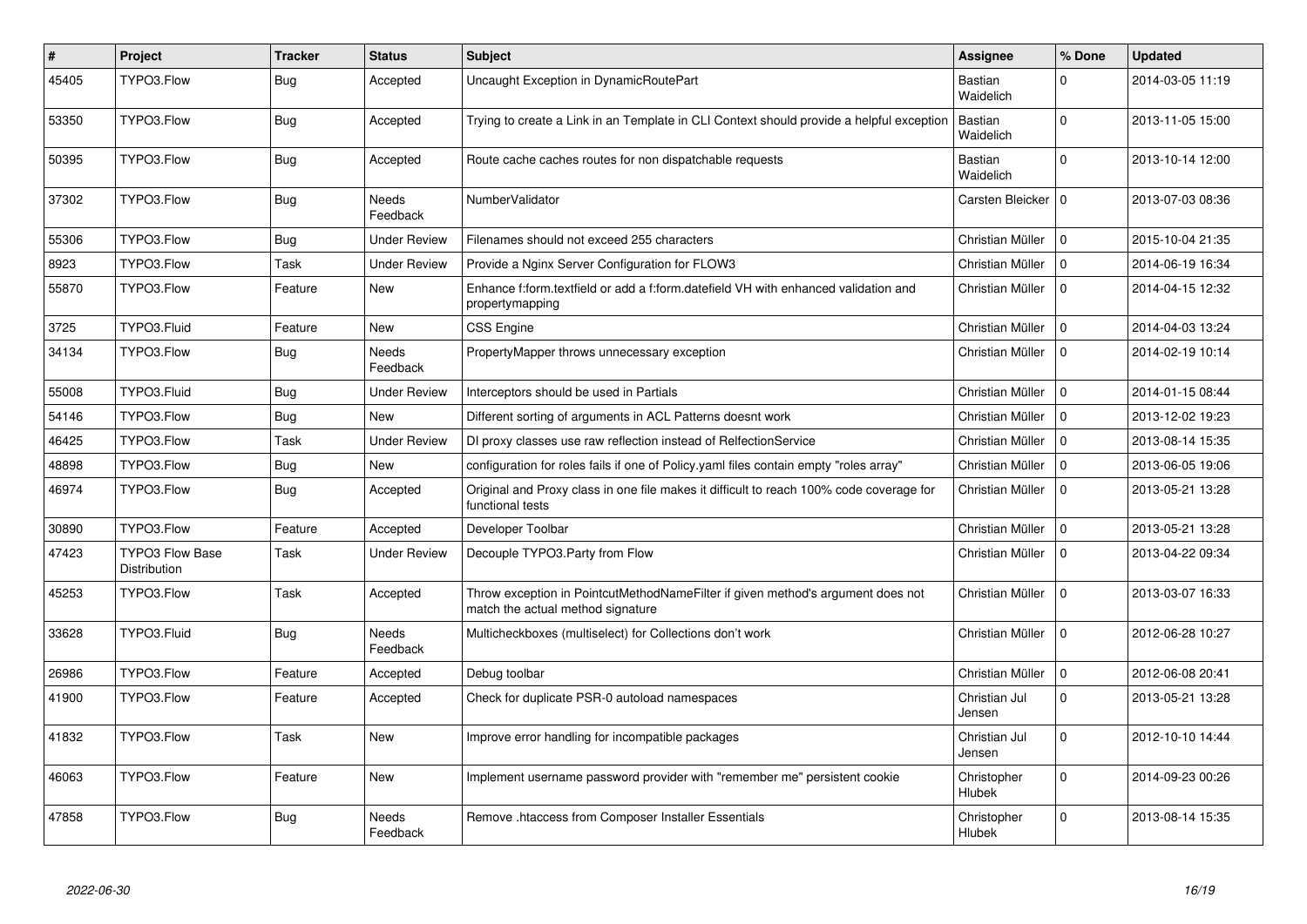| #     | Project         | <b>Tracker</b> | <b>Status</b>     | <b>Subject</b>                                                                                | Assignee              | % Done      | <b>Updated</b>   |
|-------|-----------------|----------------|-------------------|-----------------------------------------------------------------------------------------------|-----------------------|-------------|------------------|
| 46371 | TYPO3.Flow      | Feature        | New               | Support compilation of static information in proxy classes                                    | Christopher<br>Hlubek | 0           | 2013-03-16 21:26 |
| 45100 | TYPO3.Flow      | Feature        | Under Review      | RequestDispatchingAspect should check if entry point can handle current request               | Christopher<br>Hlubek | $\Omega$    | 2013-02-08 15:32 |
| 27322 | TYPO3.Flow      | Feature        | On Hold           | Add support for Appserver-in-PHP, which could result in much faster executions.               | Christopher<br>Hlubek | $\Omega$    | 2012-07-09 18:11 |
| 37095 | TYPO3.Fluid     | Feature        | <b>New</b>        | It should be possible to set a different template on a Fluid TemplateView inside an<br>action | Christopher<br>Hlubek | $\mathbf 0$ | 2012-05-11 13:54 |
| 1856  | TYPO3.Flow      | Feature        | <b>New</b>        | The Package Manager checks dependencies between packages on each activation /<br>deactivation | Christopher<br>Hlubek | $\Omega$    | 2010-10-20 11:39 |
| 51811 | TYPO3.Flow      | <b>Bug</b>     | New               | Improve session handle when the authenticated account is removed from persitance              | Dominique<br>Feyer    | $\mathbf 0$ | 2014-03-27 12:21 |
| 53262 | TYPO3.Flow      | Bug            | <b>New</b>        | FileBakend have some race condition                                                           | Dominique<br>Feyer    | $\Omega$    | 2013-11-01 10:48 |
| 50115 | TYPO3.Flow      | Feature        | Under Review      | During the policy loading, we need to take care if class exist                                | Dominique<br>Feyer    | $\Omega$    | 2013-10-04 10:23 |
| 28052 | TYPO3.Flow      | Feature        | On Hold           | Possibility to enable or disable accounts                                                     | Julian Kleinhans   60 |             | 2013-05-21 13:28 |
| 43424 | TYPO3.Kickstart | Feature        | Under Review      | Support subpackage when kickstarting model & repository                                       | Karsten<br>Dambekalns | $\Omega$    | 2014-11-20 22:35 |
| 38004 | TYPO3.Flow      | Bug            | Accepted          | Missing CheatSheet folder for Getting Started manual                                          | Karsten<br>Dambekalns | 0           | 2014-11-07 10:58 |
| 30933 | TYPO3.Flow      | Feature        | Needs<br>Feedback | Check for unique constraints on add()                                                         | Karsten<br>Dambekalns | $\Omega$    | 2014-10-01 12:36 |
| 58193 | TYPO3.Flow      | <b>Bug</b>     | Under Review      | Forward-port changelogs to master branch                                                      | Karsten<br>Dambekalns | $\Omega$    | 2014-05-23 18:11 |
| 33937 | TYPO3.Flow      | Feature        | Accepted          | Convenience method to resolve public "resource://" paths                                      | Karsten<br>Dambekalns | $\Omega$    | 2014-04-15 11:40 |
| 40802 | TYPO3.Flow      | <b>Bug</b>     | Accepted          | Documentation mistake (authentication)                                                        | Karsten<br>Dambekalns | $\Omega$    | 2014-03-20 14:13 |
| 31500 | TYPO3.Flow      | <b>Bug</b>     | Under Review      | Argument validation for CLI requests is not done                                              | Karsten<br>Dambekalns | $\Omega$    | 2014-02-24 14:00 |
| 43346 | TYPO3.Fluid     | Feature        | Under Review      | Allow property mapping configuration via template                                             | Karsten<br>Dambekalns | $\Omega$    | 2013-12-16 10:14 |
| 43621 | TYPO3.Flow      | <b>Bug</b>     | Under Review      | Composer installer overwrites Settings.yaml.example                                           | Karsten<br>Dambekalns | $\Omega$    | 2013-11-26 19:12 |
| 44314 | TYPO3.Flow      | Task           | Accepted          | slightly file permissions for /Configuration/* and /Data/Persistent/EncryptionKey             | Karsten<br>Dambekalns | $\Omega$    | 2013-11-25 14:21 |
| 36715 | TYPO3.Flow      | Feature        | Accepted          | Make simultaneous use of multiple persistence backends possible                               | Karsten<br>Dambekalns | $\mathbf 0$ | 2013-11-20 21:17 |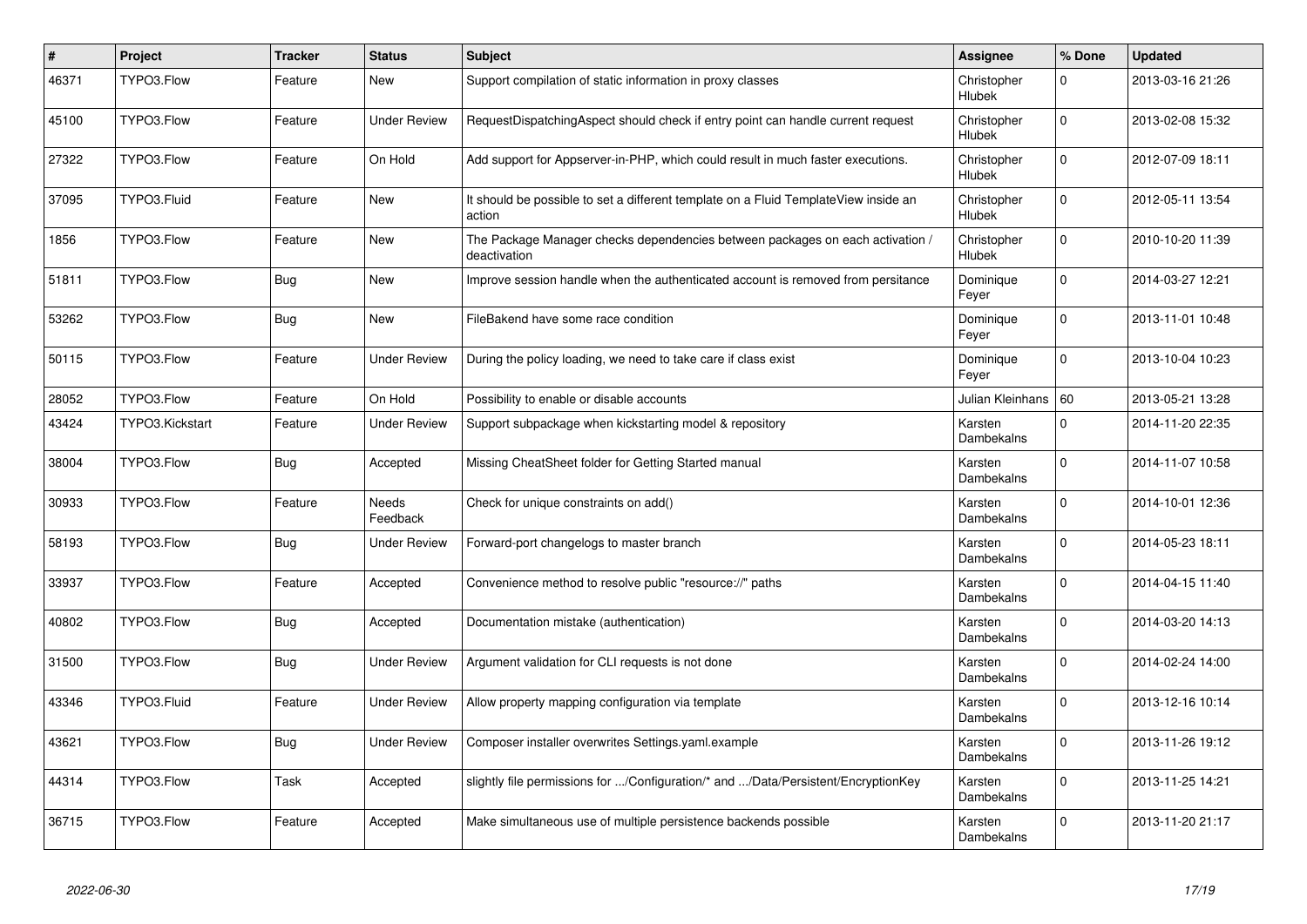| #     | Project                                | <b>Tracker</b> | <b>Status</b>       | Subject                                                                                   | <b>Assignee</b>       | % Done       | <b>Updated</b>   |
|-------|----------------------------------------|----------------|---------------------|-------------------------------------------------------------------------------------------|-----------------------|--------------|------------------|
| 35030 | TYPO3.Flow                             | Feature        | <b>Under Review</b> | Dynamic locale detection                                                                  | Karsten<br>Dambekalns | 0            | 2013-09-26 18:08 |
| 43190 | TYPO3.Flow                             | Bug            | Accepted            | Misleading exception message for incompatible database structure                          | Karsten<br>Dambekalns | $\mathbf 0$  | 2013-08-14 15:35 |
| 50080 | TYPO3.Flow                             | <b>Bug</b>     | Needs<br>Feedback   | Broken concept for CLI/Web separation                                                     | Karsten<br>Dambekalns | $\mathbf 0$  | 2013-08-13 08:42 |
| 32707 | TYPO3.Flow                             | <b>Bug</b>     | Accepted            | <b>Bad Bad FileBackend</b>                                                                | Karsten<br>Dambekalns | $\mathbf 0$  | 2013-05-21 13:33 |
| 43192 | TYPO3.Flow                             | <b>Bug</b>     | Accepted            | findByIdentifier() for non-persisted objects not working for custom identifier properties | Karsten<br>Dambekalns | $\mathbf 0$  | 2013-05-21 13:28 |
| 40555 | TYPO3.Flow                             | Feature        | Accepted            | Missing command arguments parameter in Core\Booting\Scripts::executeCommand()             | Karsten<br>Dambekalns | $\mathbf 0$  | 2013-05-21 13:28 |
| 39253 | TYPO3.Flow                             | Feature        | Accepted            | Remove mirroring mode option and code                                                     | Karsten<br>Dambekalns | $\mathbf 0$  | 2013-05-21 13:28 |
| 44396 | TYPO3.Flow                             | Task           | Accepted            | Move Doctrine ORM integration onto own namespace                                          | Karsten<br>Dambekalns | $\mathbf 0$  | 2013-05-21 13:28 |
| 37372 | TYPO3.Flow                             | Feature        | Accepted            | Inheritance in ORM should be configured automatically                                     | Karsten<br>Dambekalns | $\mathbf 0$  | 2013-05-21 13:28 |
| 37352 | TYPO3.Flow                             | <b>Bug</b>     | <b>Under Review</b> | generateValueHash() should use getIdentifierByObject()                                    | Karsten<br>Dambekalns | $\mathbf 0$  | 2013-05-21 13:28 |
| 44375 | TYPO3.Flow                             | Task           | Accepted            | Make all persistence reads go through repositories                                        | Karsten<br>Dambekalns | $\mathbf 0$  | 2013-05-21 13:28 |
| 32607 | TYPO3.Flow                             | Feature        | Needs<br>Feedback   | Export localized strings for JS consumption                                               | Karsten<br>Dambekalns | $\Omega$     | 2013-05-21 13:28 |
| 26943 | TYPO3.Flow                             | Feature        | Needs<br>Feedback   | Add i18n support to domain models                                                         | Karsten<br>Dambekalns | 0            | 2013-05-21 13:28 |
| 26765 | TYPO3.Flow                             | Feature        | Accepted            | Support class schema features for every reflected class                                   | Karsten<br>Dambekalns | $\Omega$     | 2013-02-14 20:47 |
| 28016 | TYPO3.Flow                             | Bug            | Needs<br>Feedback   | Cascade remove of cleared ArrayCollection                                                 | Karsten<br>Dambekalns | $\mathbf 0$  | 2013-02-14 20:46 |
| 45164 | <b>TYPO3 Flow Base</b><br>Distribution | Feature        | Accepted            | Define syntax for validation rules in YAML                                                | Karsten<br>Dambekalns | $\mathbf 0$  | 2013-02-05 10:52 |
| 34879 | TYPO3.Flow                             | <b>Bug</b>     | Accepted            | Proxied object is not update()able                                                        | Karsten<br>Dambekalns | $\mathbf 0$  | 2013-01-22 15:17 |
| 41727 | TYPO3.Flow                             | <b>Bug</b>     | Accepted            | @Flow\Identity and @ORM\InheritanceType("JOINED") can't be used together                  | Karsten<br>Dambekalns | $\mathbf 0$  | 2013-01-21 17:15 |
| 41029 | TYPO3.Flow                             | <b>Bug</b>     | Accepted            | Method security is also evaluating abstract classes                                       | Karsten<br>Dambekalns | $\mathbf{0}$ | 2013-01-19 21:55 |
| 39699 | TYPO3.Flow                             | <b>Bug</b>     | Accepted            | SQL DDL for TYPO3\FLOW3\Cache\Backend\PdoBackend                                          | Karsten<br>Dambekalns | $\mathbf 0$  | 2012-12-13 12:35 |